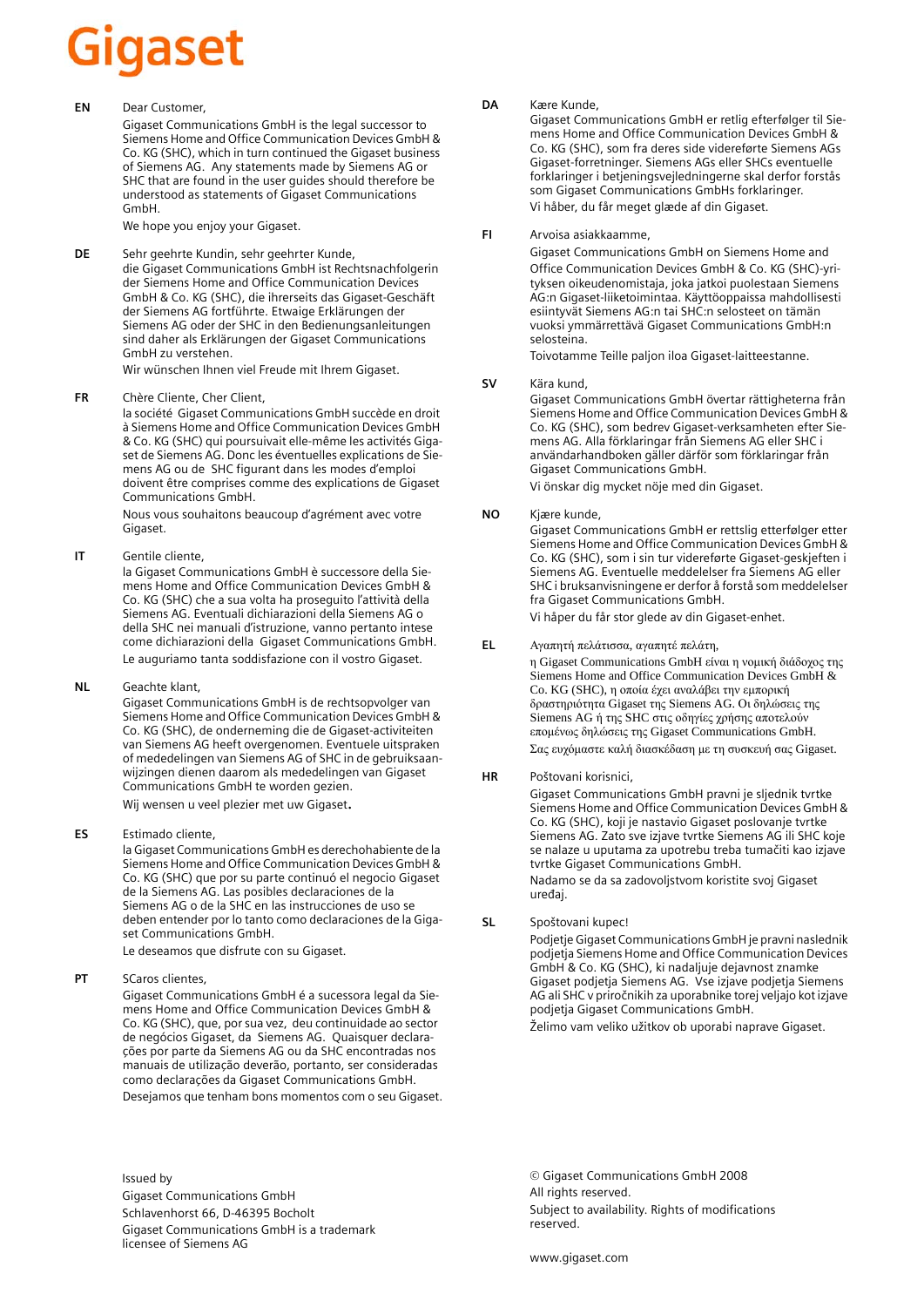# Gigaset

#### **CS** Vážení zákazníci,

společnost Gigaset Communications GmbH je právním nástupcem společnosti Siemens Home and Office Communication Devices GmbH & Co. KG (SHC), která dále přejala segment produktů Gigaset společnosti Siemens AG. Jakékoli prohlášení společnosti Siemens AG nebo SHC, které naleznete v uživatelských příručkách, je třeba považovat za prohlášení společnosti Gigaset Communications GmbH. Doufáme, že jste s produkty Gigaset spokojeni.

#### **SK** Vážený zákazník,

Spoločnosť Gigaset Communications GmbH je právnym nástupcom spoločnosti Siemens Home and Office Communication Devices GmbH & Co. KG (SHC), ktorá zasa pokračovala v činnosti divízie Gigaset spoločnosti Siemens AG. Z tohto dôvodu je potrebné všetky vyhlásenia spoločnosti Siemens AG alebo SHC, ktoré sa nachádzajú v používateľských príručkách, chápať ako vyhlásenia spoločnosti Gigaset Communications GmbH. Veríme, že budete so zariadením Gigaset spokojní.

#### **RO** Stimate client,

Gigaset Communications GmbH este succesorul legal al companiei Siemens Home and Office Communication Devices GmbH & Co. KG (SHC), care, la rândul său, a continuat activitatea companiei Gigaset a Siemens AG. Orice afirmaţii efectuate de Siemens AG sau SHC şi incluse în ghidurile de utilizare vor fi, prin urmare, considerate a aparține Gigaset Communications GmbH.

Sperăm ca produsele Gigaset să fie la înălţimea dorinţelor dvs.

**SR** Poštovani potrošaču,

Gigaset Communications GmbH je pravni naslednik kompanije Siemens Home and Office Communication Devices GmbH & Co. KG (SHC), kroz koju je nastavljeno poslovanje kompanije Gigaset kao dela Siemens AG. Stoga sve izjave od strane Siemens AG ili SHC koje se mogu naći u korisničkim uputstvima treba tumačiti kao izjave kompanije Gigaset Communications GmbH.

Nadamo se da ćete uživati u korišćenju svog Gigaset uređaja.

**BG** Уважаеми потребители,

Gigaset Communications GmbH е правоприемникът на Siemens Home and Office Communication Devices GmbH & Co. KG (SHC), която на свой ред продължи бизнеса на подразделението Siemens AG. По тази причина всякакви изложения, направени от Siemens AG или SHC, които се намират в ръководствата за потребителя, следва да се разбират като изложения на Gigaset Communications GmbH.

Надяваме се да ползвате с удоволствие вашия Gigaset.

**HU** Tisztelt Vásárló!

A Siemens Home and Communication Devices GmbH & Co. KG (SHC) törvényes jogutódja a Gigaset Communications GmbH, amely a Siemens AG Gigaset üzletágának utódja. Ebből következően a Siemens AG vagy az SHC felhasználói kézikönyveiben található bármely kijelentést a Gigaset Communications GmbH kijelentésének kell tekinteni. Reméljük, megelégedéssel használja Gigaset készülékét.

#### **PL** Szanowny Kliencie,

Firma Gigaset Communications GmbH jest spadkobiercą prawnym firmy Siemens Home and Office Communication Devices GmbH & Co. KG (SHC), która z kolei przejęła segment produktów Gigaset od firmy Siemens AG. Wszelkie oświadczenia firm Siemens AG i SHC, które można znaleźć w instrukcjach obsługi, należy traktować jako oświadczenia firmy Gigaset Communications GmbH.

Życzymy wiele przyjemności z korzystania z produktów Gigaset.

#### **TR** Sayın Müşterimiz,

Gigaset Communications GmbH, Siemens AG'nin Gigaset işletmesini yürüten Siemens Home and Office Communication Devices GmbH & Co. KG (SHC)'nin yasal halefidir. Kullanma kılavuzlarında bulunan ve Siemens AG veya SHC tarafından yapılan bildiriler Gigaset Communications GmbH tarafından yapılmış bildiriler olarak algılanmalıdır.

Gigaset'ten memnun kalmanızı ümit ediyoruz.

#### **RU** Уважаемыи покупатель!

Компания Gigaset Communications GmbH является правопреемником компании Siemens Home and Office Communication Devices GmbH & Co. KG (SHC), которая, в свою очередь, приняла подразделение Gigaset в свое управление от компании Siemens AG. Поэтому любые заявления, сделанные от имени компании Siemens AG или SHC и встречающиеся в руководствах пользователя, должны восприниматься как заявления компании Gigaset Communications GmbH.

Мы надеемся, что продукты Gigaset удовлетворяют вашим требованиям.

Issued by Gigaset Communications GmbH Schlavenhorst 66, D-46395 Bocholt Gigaset Communications GmbH is a trademark licensee of Siemens AG

© Gigaset Communications GmbH 2008 All rights reserved. Subject to availability. Rights of modifications reserved.

www.gigaset.com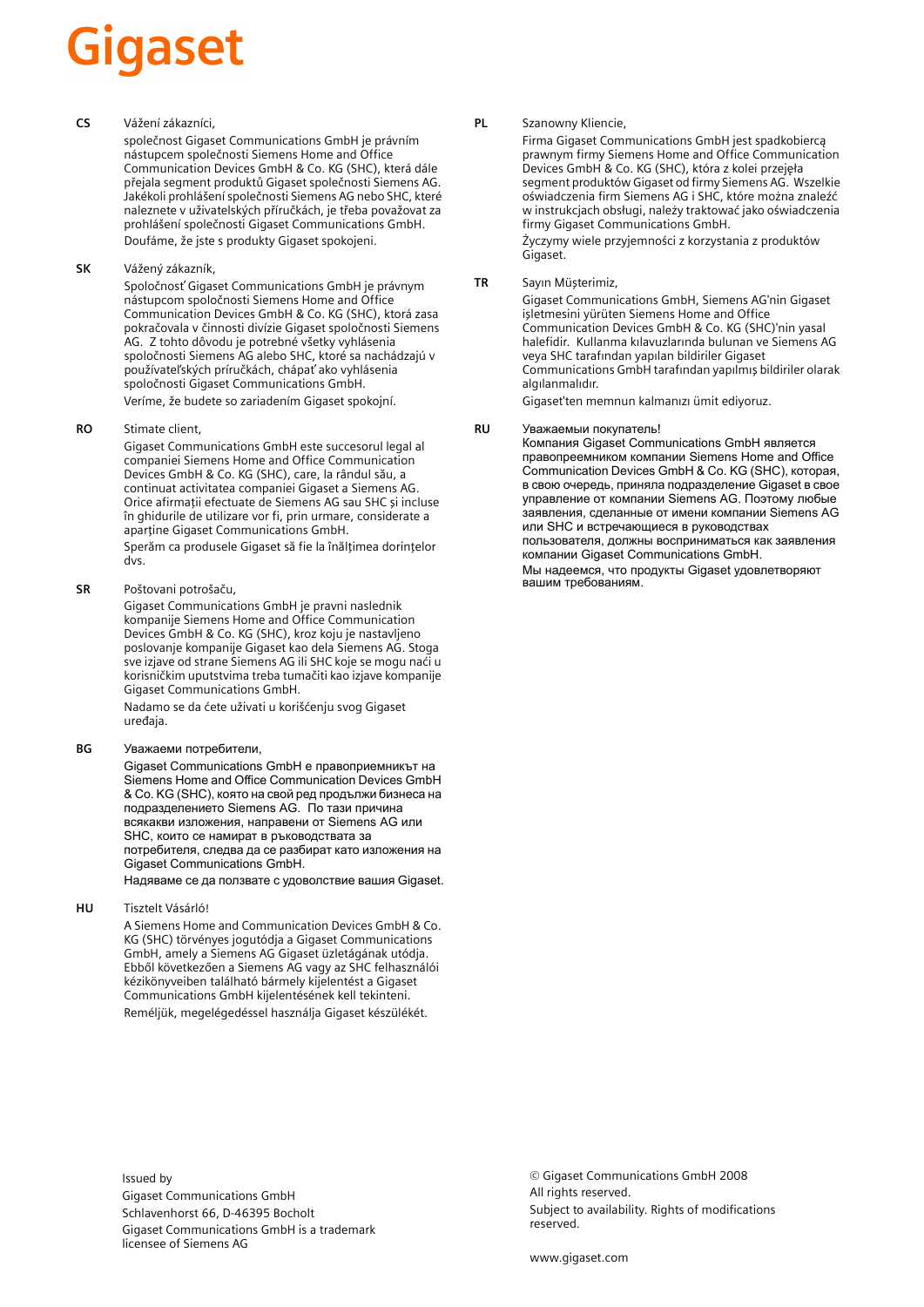

Issued by Siemens Home and Office Communication Devices GmbH & Co. KG Schlavenhorst 66 D-46395 Bocholt

© Siemens Home and Office Communication Devices GmbH & Co. KG 2006 All rights reserved. Subject to availability. Rights of modification reserved.

www.siemens.com/gigaset

# SL75 WLAN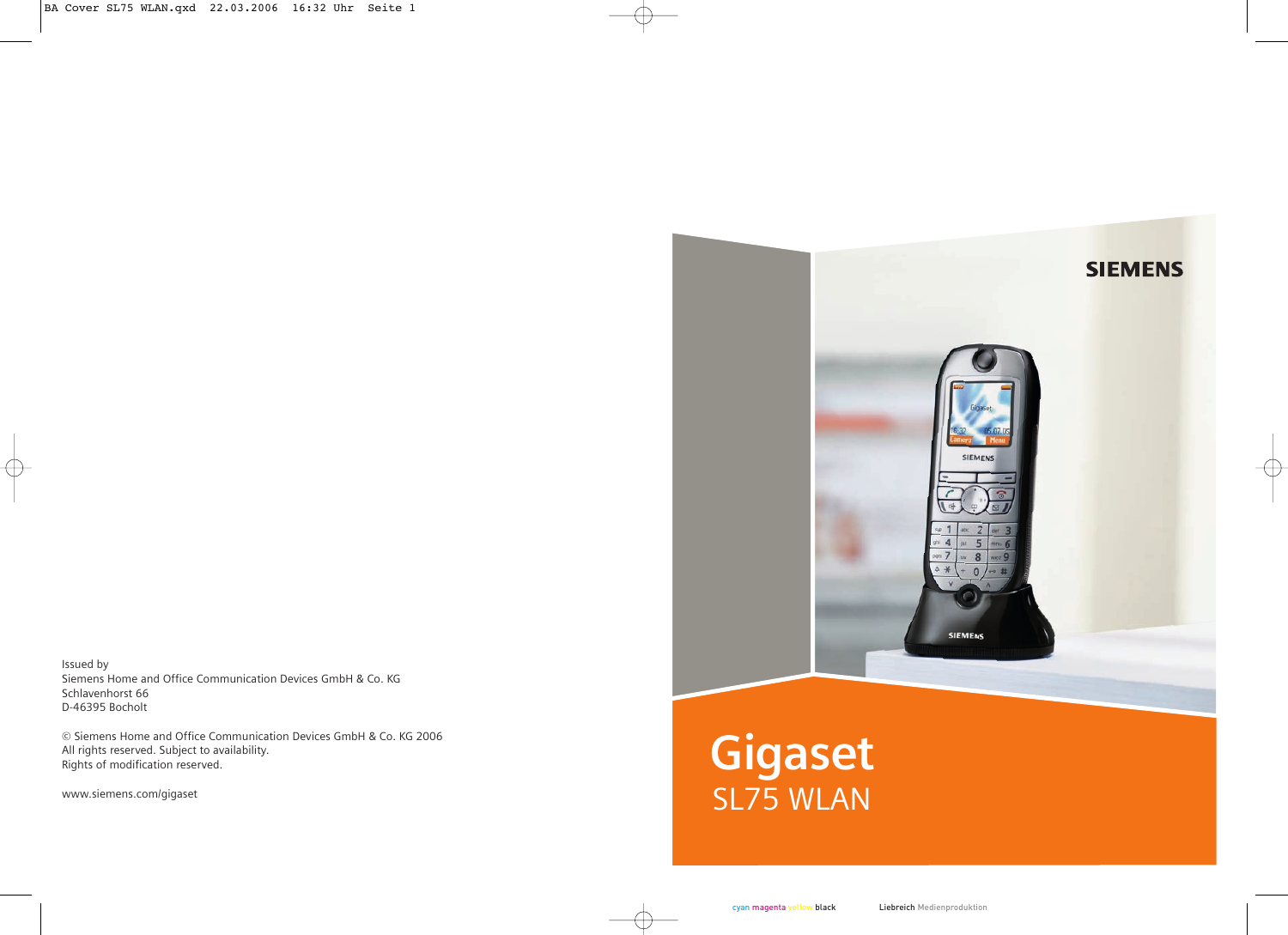## <span id="page-3-2"></span><span id="page-3-0"></span>**Présentation du combiné**

#### **Face avant**

#### **1 16** DI START START START START START START START START START START START START START START START START START START  $\overline{\phantom{a}}$ **235467 Gigaset SL75WLAN 20.06.06 09:45 §§§§§§INT§§§§§§** ¨ **SIEMENS**  $\overline{\mathbf{3}}$ **15 14** .<br>(0 4 吲  $\overline{a}$ **13 12**  $\overline{\mathbf{z}}$  $\overline{\mathbf{3}}$  $\mathbf{1}$ 0. abc  $d$ of  $\Delta$ 5 6 ghi ikl mno 7 tuv 8  $_{\text{wxyz}}$  Q pars **119**  $\Delta$  $\ast$  $\overline{0}$  $\overline{a}$ 6 **10** $\overline{z}$  $\pi$ **8**

#### **Face avant**

- <span id="page-3-1"></span><sup>1</sup> **Ecran** (affichage) en mode veille 2 **Niveau de charge des batteries**
- $\Box \Box \Box$  (entre vide et plein)  $\supset$  clignote : batterie presque vide ou en cours de charge
- $\blacksquare$  $\blacksquare$  clignotant : batterie en charge
- 3 **Touches écran** [\(p. 18\)](#page-20-0)
- 4 **Touche Raccrocher et Marche/Arrêt** Activer le combiné, annulation de la fonction, retour au niveau de menu précédent (appui bref), retour au mode veille (appui long), activation/désactivation du combiné (appui long en mode veille)
- 5 **Touche Messages**

Accès au journal des appels, des e-mails Messenger/des messages, clignote : nouveau message ou nouvel appel

6 **Touche Dièse**

Activation/désactivation du verrouillage clavier (appui long) Passage du mode majuscules au mode minuscules et au mode chiffres lors de la saisie, activer/désactiver la saisie assistée de texte T9

- 7 **Touches de fonction** Exécution de la fonction attribuée
- 8 **Prise chargeur**, **prise pour casque** et interface PC
- 9 **Microphone**
- 10 **Touche 0**

Pour la saisie du numéro : « + » est remplacé automatiquement par l'indicatif national, p. ex. 00 pour les appels internationaux (appui long)

11 **Touche « Etoile »**

Activation/désactivation des sonneries (appui long), ouverture de la table des caractères spéciaux

12 **Touche 1**

Appel de la messagerie externe (appui long)

13 **Touche Mains-libres**

Accepter la communication En communication : passage du mode écouteur au mode Mains-libres et inversement Allumée : mode Mains-libres activé Clignotante : appel entrant

14 **Touche « Décrocher »**

Prendre l'appel, ouverture de la liste des numéros bis (appui bref), composer pour activer URI et IP (appui long), composer le numéro affiché

- 15 **Touche de navigation** [\(p. 17\)](#page-19-0)
- 16 **Intensité de la réception DI) DI) DI**) DI)) (forte à faible)<br>DI)) clignotant : aucune réception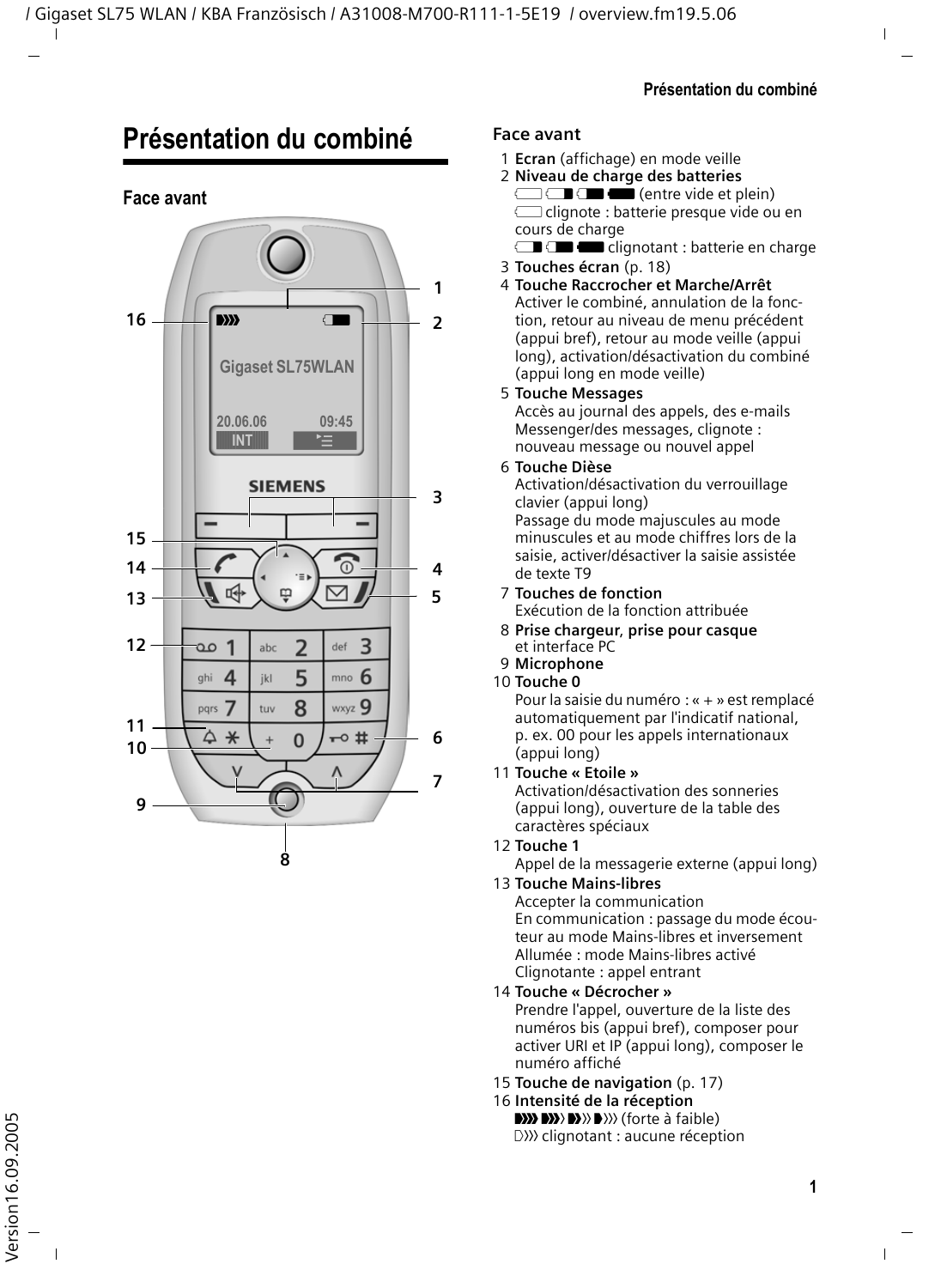#### **Présentation du combiné**

#### **Face arrière**



**Face arrière**

- **Objectif de la caméra**
- **Haut-parleur avec miroir**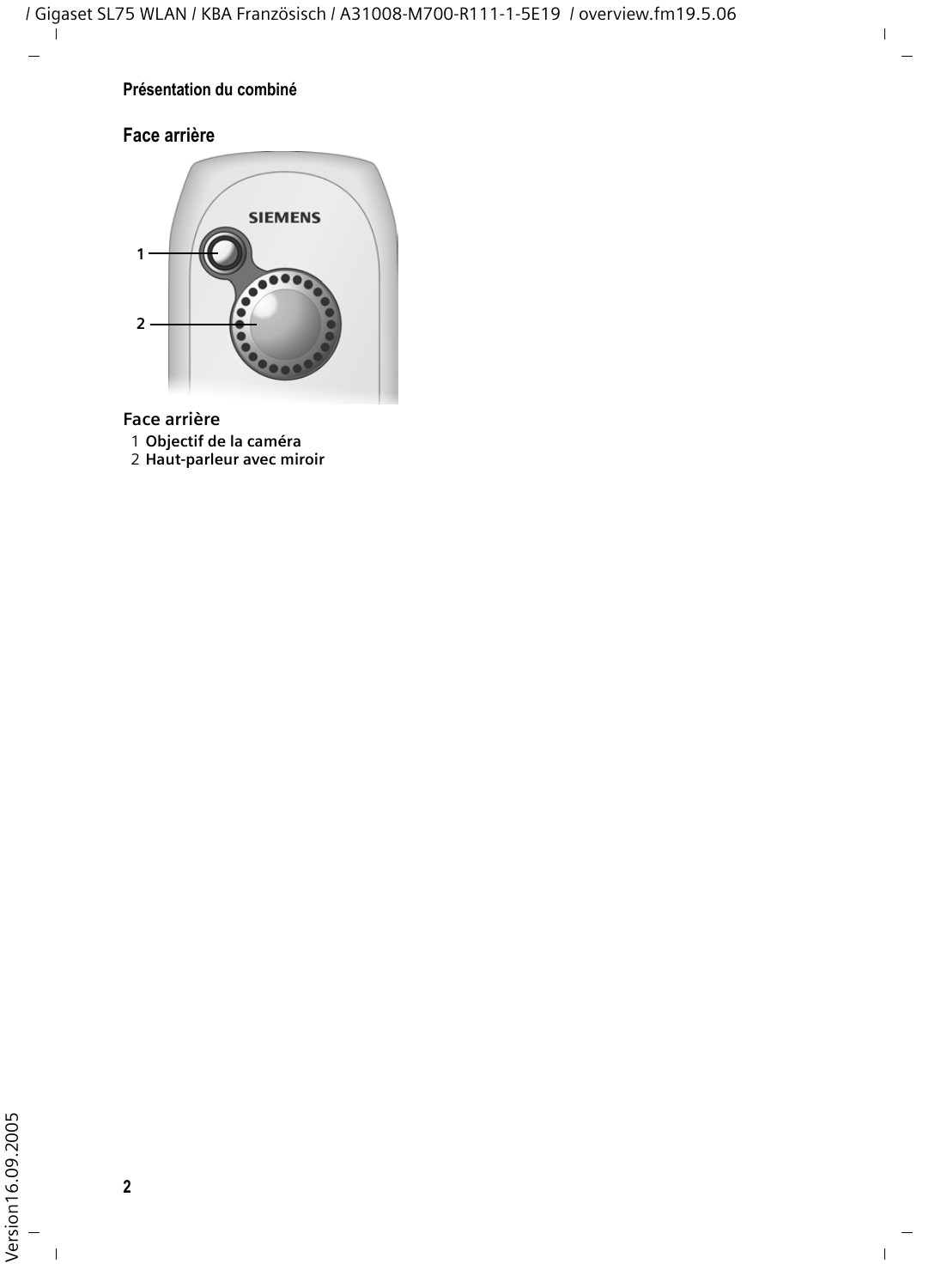## **Sommaire**

| Présentation du combiné  1                                                                                                                            |
|-------------------------------------------------------------------------------------------------------------------------------------------------------|
| Consignes de sécurité  4                                                                                                                              |
| <b>Utilisation du Gigaset SL75</b><br>pour les comminications<br>sans fil (WLAN - VoIP) $\dots\dots 5$                                                |
| Généralités 5<br>Contenu de l'emballage<br>5<br>Eléments requis avec votre combiné<br>6<br>Portée<br>6<br>Documentation<br>6<br>Marques déposées<br>6 |
| Premières étapes 7                                                                                                                                    |
| Mise en service du combiné 7<br>Insertion des batteries  7<br>Placer le combiné sur le<br>chargeur et charger la batterie 8                           |
| Connecter le combiné                                                                                                                                  |
| au réseau 9<br>Contrôle de la configuration                                                                                                           |
| requise du point d'accès 9<br>Mise en place des données                                                                                               |
| d'accès requises<br>9<br>Création d'un profil d'accès  10<br>Configuration depuis le                                                                  |
| Configurateur Web<br>14                                                                                                                               |
| Téléphoner 16<br>Appel externe<br>16<br>Sélectionner le correspondant                                                                                 |
| 16<br>interne                                                                                                                                         |
| Prise d'appel<br>16<br>Fin de la communication<br>16                                                                                                  |
| Mains-libres<br>17                                                                                                                                    |
| Utilisation du combiné<br>17                                                                                                                          |
| Marche/arrêt du combiné<br>17                                                                                                                         |
| Verrouillage/déverrouillage<br>du clavier<br>17<br>Touche de navigation sur                                                                           |
| le combiné<br>17                                                                                                                                      |

| Touches écran 18<br>Retour en mode veille  18                                                                                                     |  |
|---------------------------------------------------------------------------------------------------------------------------------------------------|--|
| Aperçu Menu Combiné 19                                                                                                                            |  |
| Configurateur Web  22<br>Lancer le Configurateur Web  22                                                                                          |  |
| <b>Logiciel PC</b><br>« PhoneBook Manager »  23<br>Installation du logiciel 23<br>Démarrer PhoneBook Manager  24<br>Quitter PhoneBook Manager  24 |  |
| Annexe 25                                                                                                                                         |  |
| Service clients (Customer Care)  25<br>Certificat de garantie pour la France . 26                                                                 |  |
| Certificat de garantie pour la Suisse 28<br>Certificat de garantie pour la Belgique 29                                                            |  |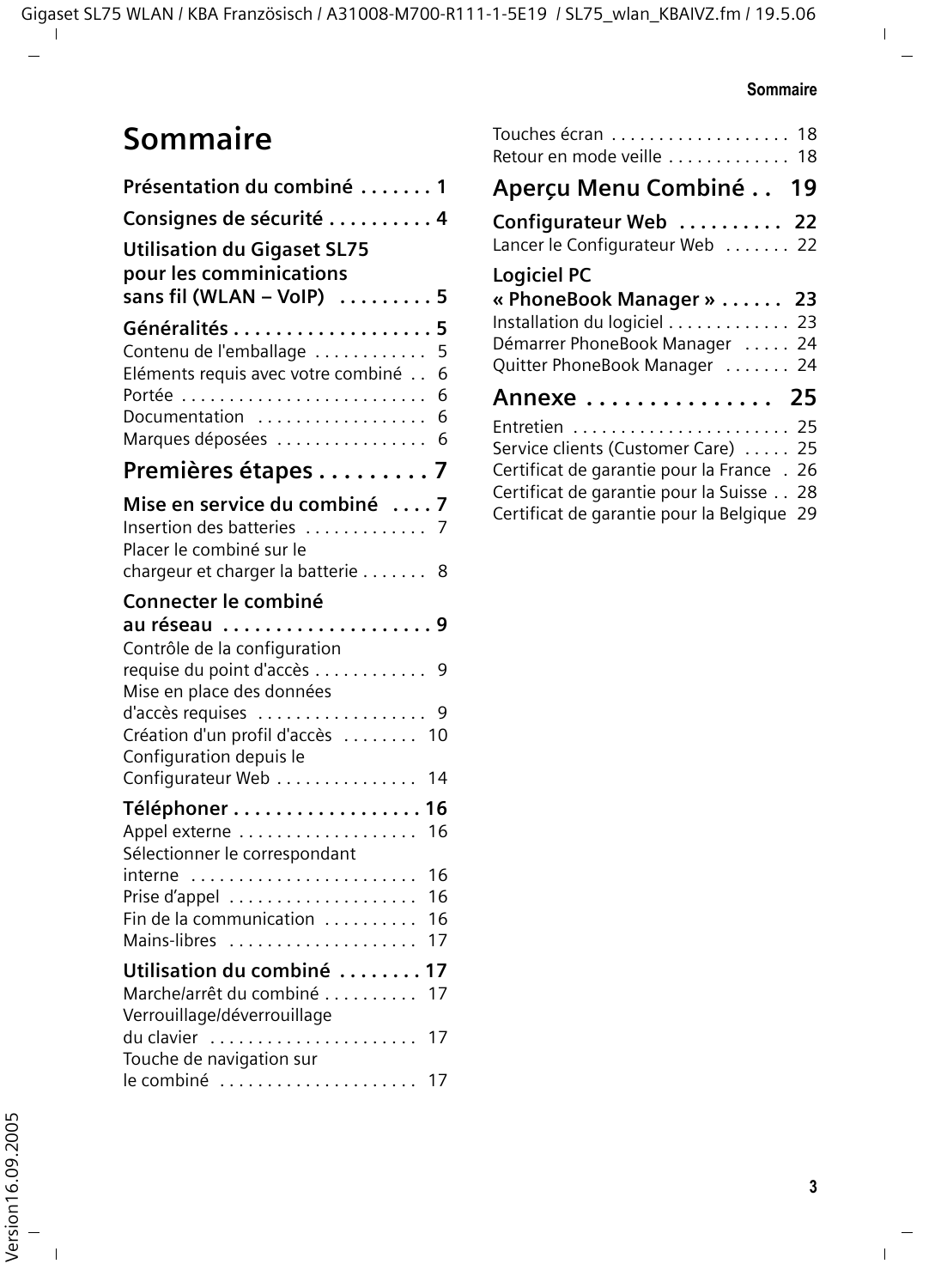## <span id="page-6-0"></span>**Consignes de sécurité**

#### **Attention :**

Lire les consignes de sécurité et le mode d'emploi avant utilisation.

Communiquer les recommandations qui y figurent aux enfants et les mettre en garde contre les risques liés à l'utilisation du combiné.



Utiliser exclusivement le chargeur et le bloc secteur fournis.



Utilisez uniquement des **batteries homologuées, rechargeables** du même type ! Ne jamais utiliser des piles normales (non rechargeables) ou d'autres types de batteries, qui peuvent endommager le combiné, représenter un risque pour la santé ou occasionner des blessures.



Positionner correctement la batteries rechargeables (en respectant la polarité) et les utiliser conformément à ce mode d'emploi.



Le combiné peut perturber le fonctionnement de certains équipements médicaux. Tenir compte des recommandations émises à ce sujet par le corps médical.



Ne pas porter le combiné à l'oreille lorsqu'il sonne ou lorsque la fonction Mains-libres est activée, ceci pouvant entraîner des troubles auditifs durables et importants. Le combiné peut provoquer un bourdonnement désagréable dans les appareils auditifs.



Ne pas installer le combiné dans une salle de bain ou de douche. Le combiné n'est pas étanche aux projections d'eau.



Éteignez le combiné pendant que vous êtes en avion. S'assurer que le téléphone ne peut pas être mis en marche involontairement.



Ne pas utiliser le téléphone dans un environnement présentant un risque d'explosion (par exemple ateliers industriels de peinture).



Lorsque vous confiez votre Gigaset à un tiers, toujours joindre le mode d'emploi.



La procédure d'élimination des produits électriques et électroniques diffère de celle des déchets municipaux et nécessite l'intervention de services désignés par le gouvernement ou les collectivités locales.

Le symbole de la poubelle barrée signifie que la directive européenne 2002/96/EC s'applique à ce produit.

Le tri et la collecte séparée de vos appareils usagés aide à prévenir toute conséquence négative pour l'environnement ou pour la santé publique. Il s'agit d'une condition primordiale pour le traitement et le recyclage des équipements électriques et électroniques usagés.

Pour plus d'informations sur le traitement des appareils usagés, contacter votre mairie, la déchetterie la plus proche ou le revendeur du produit.

#### **Remarque :**

Toutes les fonctions décrites dans ce mode d'emploi ne sont pas nécessairement disponibles dans tous les pays, ni auprès de tous les fournisseurs.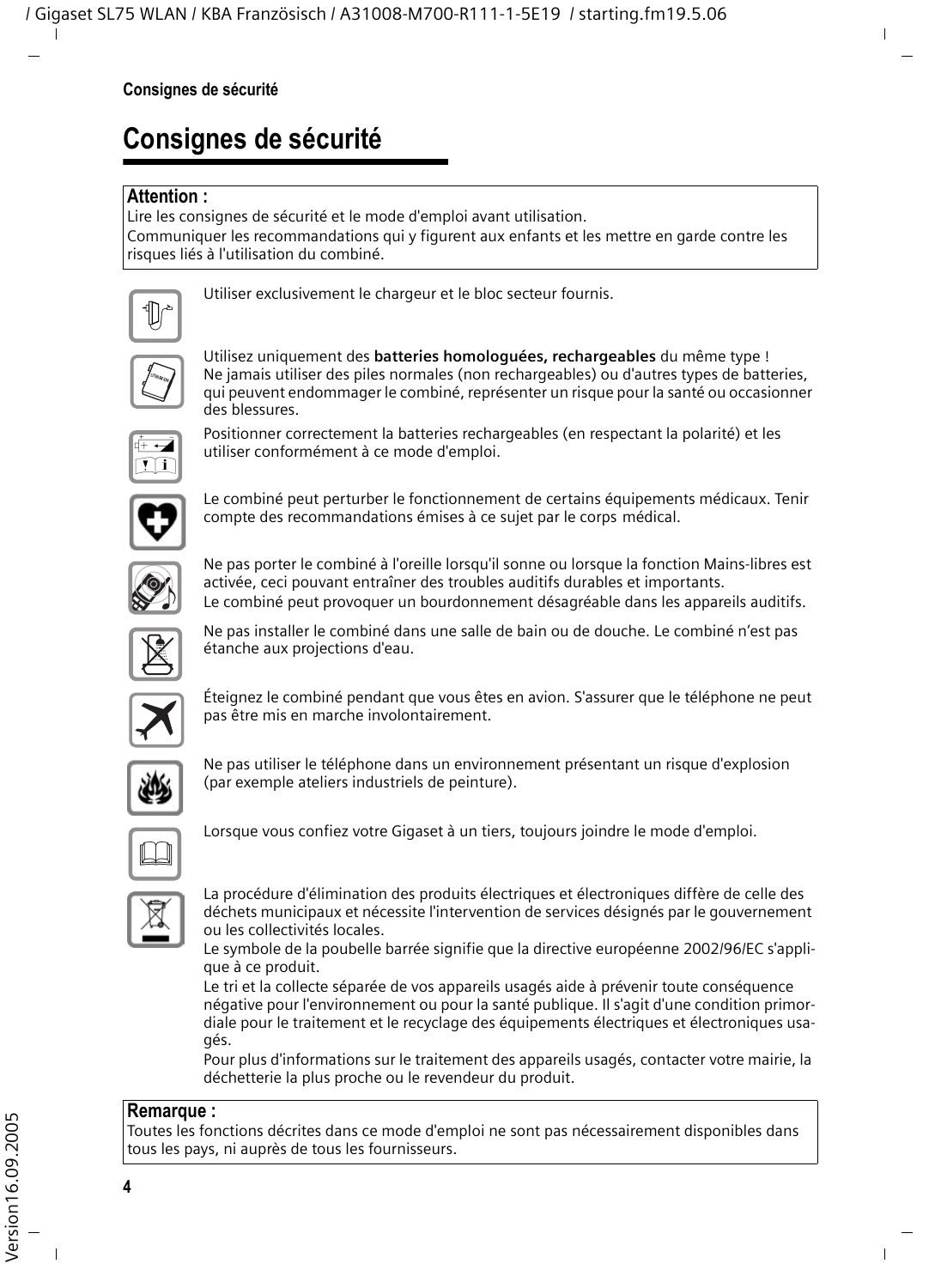## <span id="page-7-0"></span>**Utilisation du Gigaset SL75 pour les comminications sans fil (WLAN – VoIP)**

Le combiné VoIP Gigaset SL75 WLAN permet de communiquer sans fil. Vous restez accessible à partir de votre numéro personnel partout – chez vous, au bureau ou en déplacement – et sans être obligé d'allumer votre ordinateur (prérequis [voir](#page-8-0)  [p. 6](#page-8-0)).

Votre combiné vous offre d'autres fonctions, grâce auxquelles vous pouvez aisément téléphoner par Internet et envoyer ou recevoir des e-mails :

- ◆ Enregistrer et gérer vos paramètres d'accès à Internet en différents lieux dans 16 profils d'accès. Ainsi, votre combiné vous permet d'être mobile avec moins de contraintes.
- ◆ Utiliser l'Assistant de connexion pour permettre à votre combiné de se connecter rapidement et aisément à un point d'accès (Access Point). Lancer l'Assistant à l'aide d'un bouton.
- $\blacklozenge$  Utiliser le configurateur Web du combiné pour réaliser le paramétrage depuis le navigateur Web de votre PC.
- ◆ Créer des raccourcis de numéros et de fonctions pour l'appel abrégé de numéros importants ou l'accès direct à des fonctions. Il suffit alors d'une seule pression de touche pour accéder directement au numéro ou à la fonction associé(e).
- ◆ Enregistrez jusqu'à 200 entrées d'annuaire à informations multiples, p. ex. nom, prénom, adresse, adresse e-mail ainsi que jusqu'à 3 numéros. Créez et gérez l'annuaire sous Outlook/ Outlook Express et transférez-le sur le combiné.
- ◆ Associez à des numéros importants des modèles vocaux que vous enregistrerez dans l'annuaire : votre combiné peut alors numéroter « sur demande ».
- ◆ Attribuer le statut VIP à vos correspondants importants : vous pourrez ainsi reconnaître leurs appels grâce à une sonnerie spécifique.
- $\triangle$  Enregistrer les dates anniversaires dans votre téléphone : il vous les rappellera en temps voulu.
- ◆ Prendre des photos avec l'appareil photo numérique de votre combiné et les envoyer par e-mail.
- ◆ Se connecter et chatter sur Internet.

#### **Appréciez votre nouveau combiné VoIP !**

Vous trouverez une présentation complète des fonctions précitées dans le manuel d'utilisation de votre combiné, disponible sur le CD du produit.

## <span id="page-7-1"></span>**Généralités**

## <span id="page-7-2"></span>**Contenu de l'emballage**

L'emballage contient les éléments suivants :

- $\bullet$  un combiné Gigaset SL75 WLAN,
- $\bullet$  un chargeur avec bloc secteur,
- $\bullet$  une batterie,
- $\bullet$  un logement pour batterie.
- $\bullet$  un CD du produit avec le manuel d'utilisation complet (au format PDF), logiciel PC, Adobe® Reader®, et dernière version du firmware le cas échéant,
- $\bullet$  un quide d'utilisation rapide.

#### **A noter :**

- $\blacklozenge$  Ne jamais exposer le combiné à des sources de chaleur, à la lumière directe du soleil ou à d'autres appareils électriques.
- ◆ Protéger le Gigaset contre l'humidité, la poussière, les vapeurs et les liquides corrosifs.
- $\triangleq$  Le chargeur est prévu pour fonctionner dans des locaux fermés et secs, dans une plage de températures comprise entre  $+5$  °C et  $+40$  °C.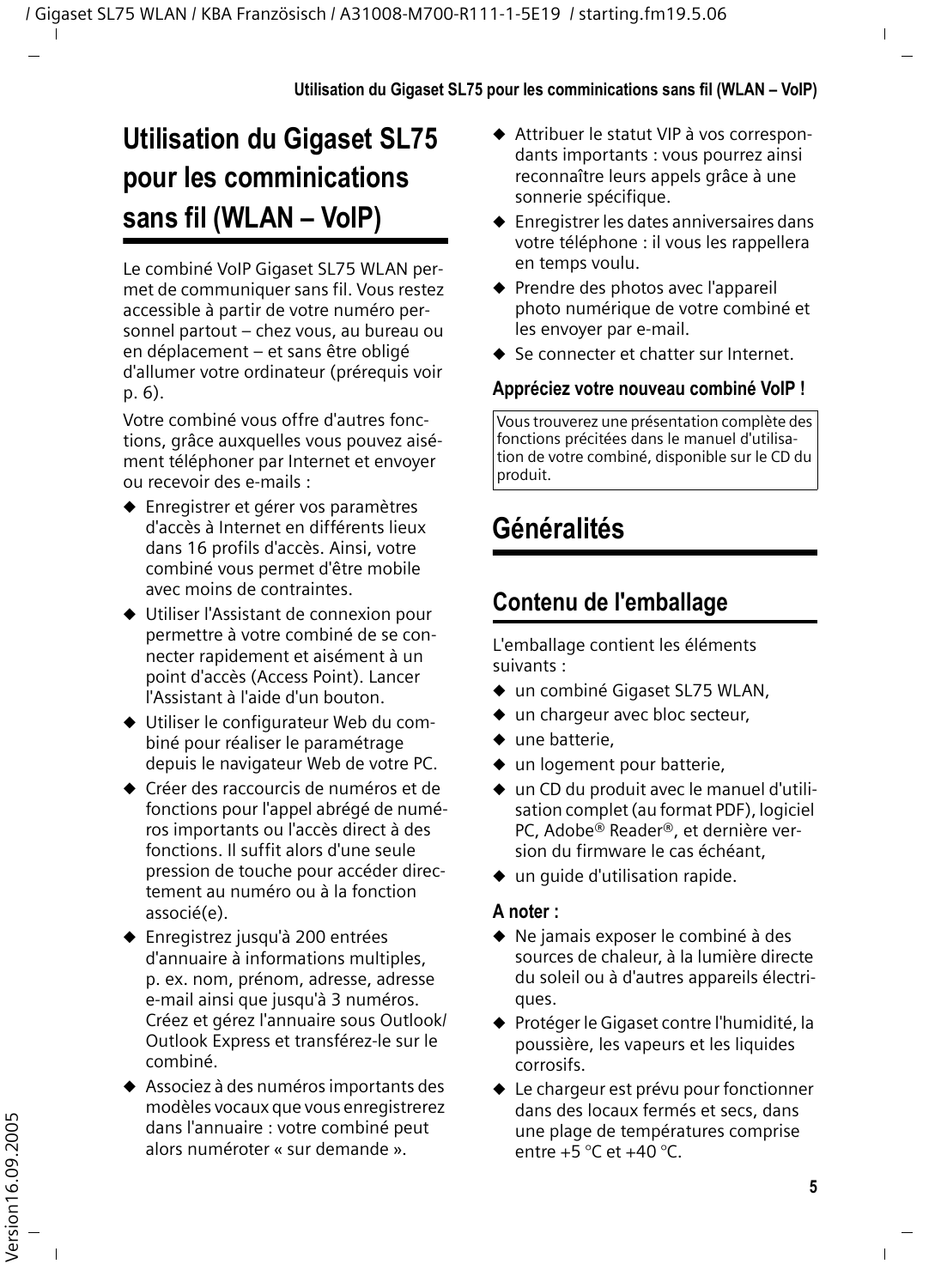#### **Généralités**

## <span id="page-8-0"></span>**Eléments requis avec votre combiné**

 $\blacklozenge$  Un point d'accès/routeur sans fil fournissant un accès à un réseau local sans fil (WLAN = **W**ireless **L**ocal **A**rea **N**etwork) à structure centrale (réseau sans fil infrastructure).

#### **Prérequis concernant le point d'accès/routeur WLAN :**

- Prise en charge du standard WLAN **IEEE 802.11g** ou **IEEE 802.11b**.
- Aucun navigateur Web n'est prérequis sur le combiné pour la connexion.
- Son statut est « Keep alive » : la connexion est permanente.
- Disposer d'un accès Internet (large bande de 128 kBit/s minimum en émission comme en réception, p. ex. DSL).

Votre connexion Internet devrait être active afin de vous permettre de rester accessible. Pour des raisons de coût, il est donc recommandé de bénéficier d'un forfait illimité ou d'un tarif au volume.

 $\triangle$  L'accès aux services d'un opérateur SIP ou de passerelle. L'ouverture d'un compte auprès d'un opérateur VoIP prenant en charge le standard SIP.

## <span id="page-8-1"></span>**Portée**

- ◆ Dans des espaces ouverts : jusqu'à 100 m
- ◆ Dans des bâtiments : jusqu'à 30 m

Attention : la portée peut varier fortement selon les conditions d'utilisation, notamment en fonction de l'environnement (en particulier dans les bâtiment p. ex. les maisons en bois ou en béton armé) et des caractéristiques du point d'accès.

#### **Remarque :**

Vous trouverez des indications sur les possibilités d'amélioration de la portée dans le manuel d'utilisation complet sur le CD du produit.

## <span id="page-8-2"></span>**Documentation**

#### **Combiné**

- $\triangleleft$  Guide d'utilisation rapide (imprimé)
- $\blacklozenge$  Manuel d'utilisation complet (au format PDF sur le CD du produit ci-joint)

#### **Configurateur Web**

- $\blacklozenge$  Aide en ligne du configurateur Web
- $\triangle$  Description dans le manuel d'utilisation complet

#### **PhoneBook Manager**

- $\blacklozenge$  Instructions d'installation [\(p. 23\)](#page-25-2)
- ◆ Aide en ligne du PhoneBook Manager
- ◆ Description du PhoneBook Manager sur le CD du produit au format PDF

L'application Acrobat Reader d'Adobe est requise pour ouvrir ces documents au format PDF. Vous trouverez le logiciel Adobe® Reader® sur le CD fourni ou bien sur Internet à l'adresse suivante : [www.adobe.com.](www.adobe.com)

## <span id="page-8-3"></span>**Marques déposées**

Microsoft, Windows 2000, Windows XP, Internet Explorer, Outlook et Outlook Express sont des marques déposées de Microsoft Corporation.

Firefox est une marque déposée de Mozilla Organization.

Adobe® Reader® est une marque déposée de Adobe Systems Incorporated.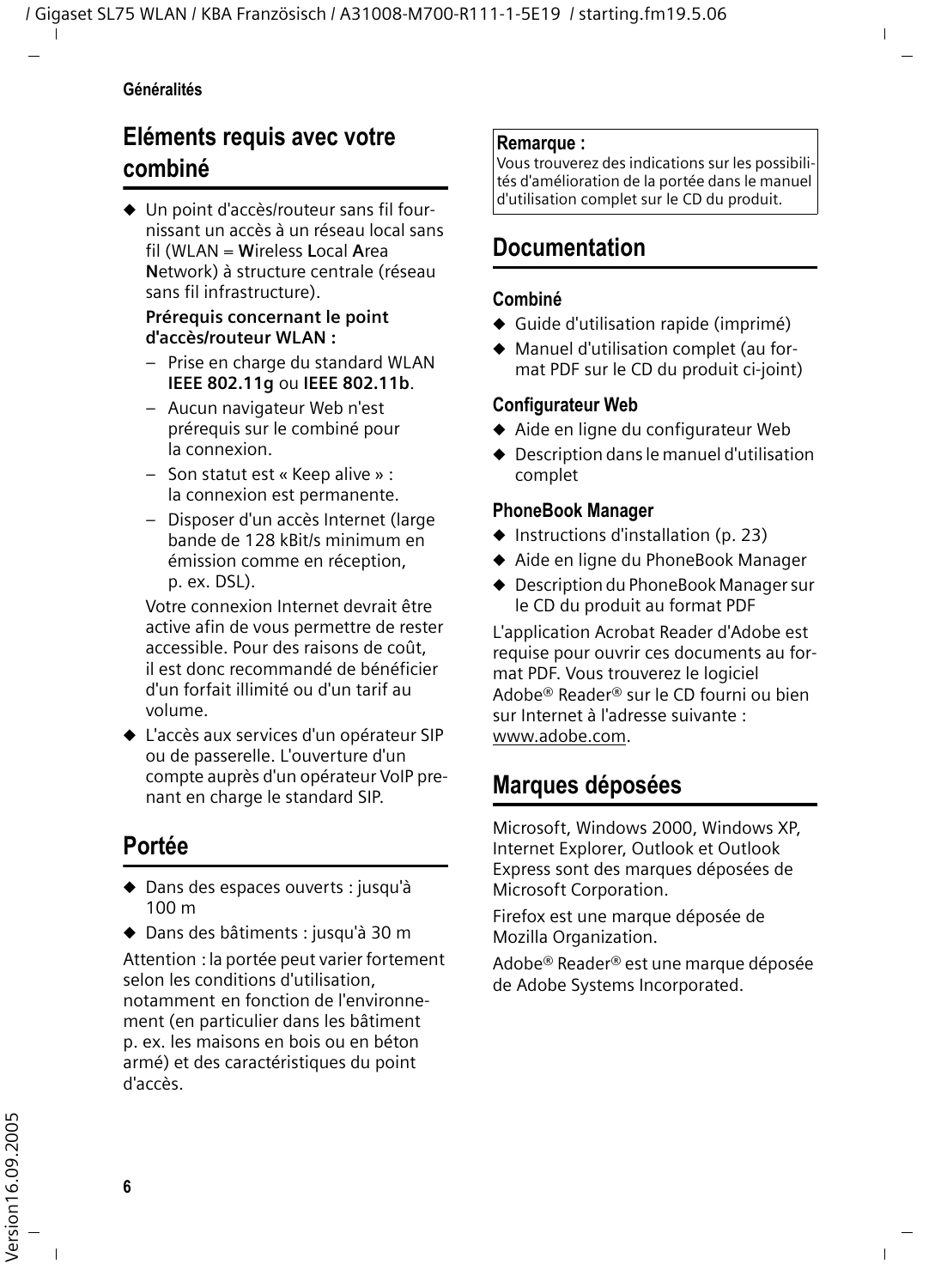## <span id="page-9-1"></span><span id="page-9-0"></span>**Mise en service du combiné**



L'écran est protégé par un film. **Retirez-le !**

## <span id="page-9-2"></span>**Insertion des batteries**

#### **Attention :**

Utiliser uniquement les batteries rechargeables recommandées par Siemens ! En d'autres termes : N'utilisez jamais d'autres types de batteries, qui peuvent endommager le combiné ou présenter un risque pour la santé. Par exemple, il est possible que l'enveloppe de la pile ou de la batterie soit endommagée. En outre, l'appareil pourrait être endommagé ou présenter des dysfonctionnements.

#### **Remarque :**

Avant de mettre en place la batterie, notez l'adresse MAC de votre combiné. Celle-ci figure dans le logement pour batterie et est recouverte lorsque la batterie a été mise en place. Si votre WLAN est sécurisé par une liste d'adresses MAC, vous avez besoin de l'adresse MAC pour déclarer le combiné auprès du point d'accès.

- ▶ Introduire la batterie de manière à ce que les contacts touchent ceux du logement des batteries.
- ▶ Presser légèrement sur la batterie jusqu'à ce qu'elle s'encliquète.

Pour retirer le bloc de batteries, appuyer légèrement vers l'intérieur et retirer la batterie par le haut.



#### **Fermer le logement pour batterie**

▶ Maintenir le couvercle de batterie légèrement incliné et l'engager avec les deux ergots inférieurs dans le boîtier. Puis fermer le couvercle en direction de la caméra jusqu'à ce qu'il s'enclenche.



#### **Ouvrir le logement pour batterie**

- ▶ Prendre l'appareil en main, le clavier tourné vers la paume.
- ▶ Appuyer le pouce de l'autre main sur le miroir situé à côté du haut-parleur (a) et saisir l'enfoncement en haut du combiné (b) à l'aide de l'index de la même main.



▶ Retirer le couvercle.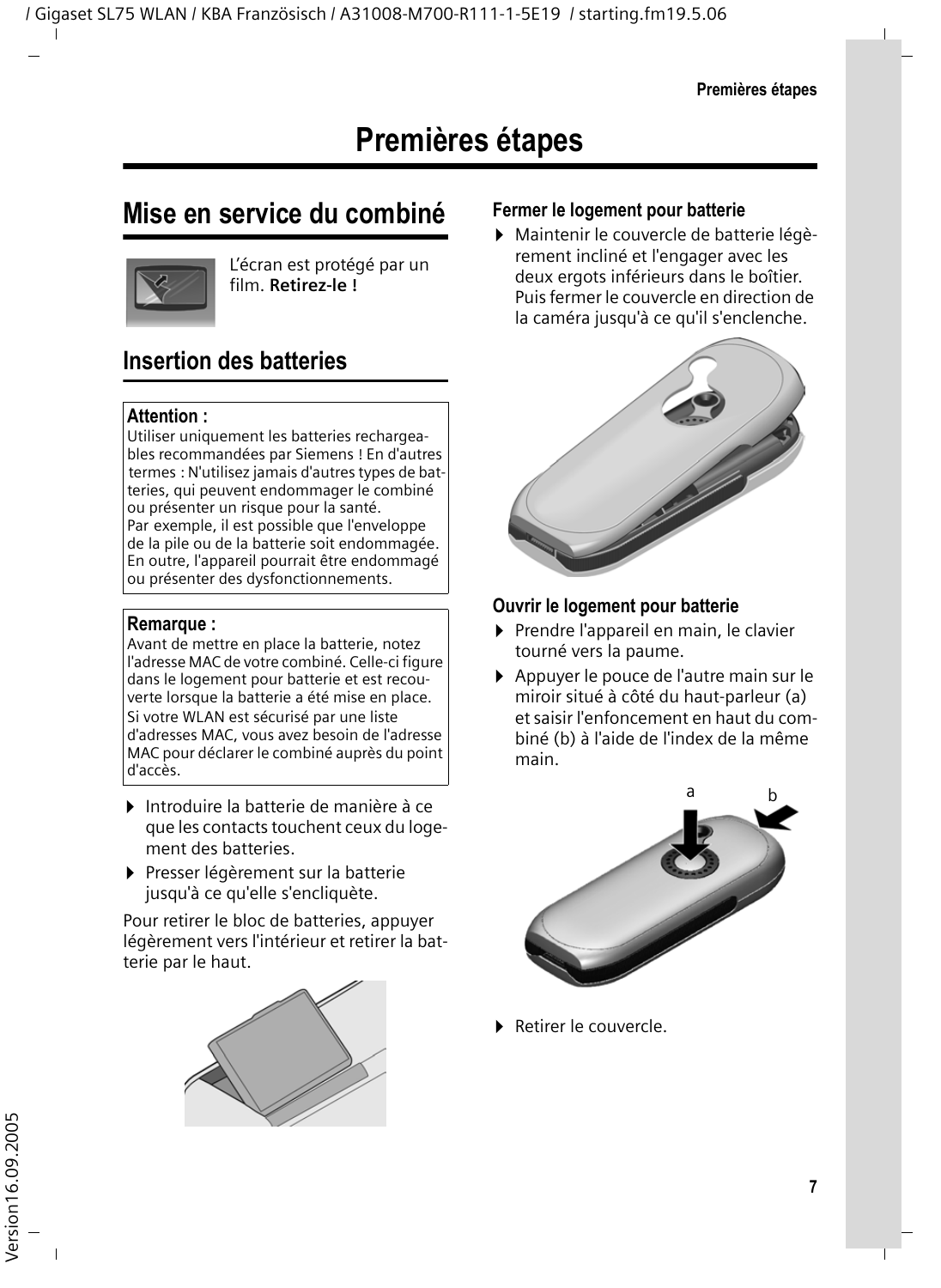## <span id="page-10-0"></span>**Placer le combiné sur le chargeur et charger la batterie**

- ▶ Brancher le bloc secteur du chargeur sur la prise de courant.
- ▶ Poser le combiné sur le chargeur, l'**écran vers l'avant**.
- ▶ Laissez le combiné sur le chargeur pour charger les batteries.

Le chargement de la batterie est signalé en haut à droite de l'écran par le clignotement du témoin de charge  $\Box$ ,  $\Box$  ou U.

Lorsque le combiné est en fonctionnement, le symbole de batterie signale l'état de charge des batteries [\(p. 1\).](#page-3-1)

#### **Remarque :**

Le combiné doit uniquement être posé sur le chargeur prévu à cet effet.

#### **Premier cycle de charge et décharge de la batterie**

Il est possible d'avoir une indication correcte de l'état de charge uniquement si la batterie a été chargée une première fois complètement, **puis** déchargée après utilisation.

- ▶ Pour ce faire, lors de la première charge, vous devez laisser le combiné sur le chargeur, **sans l'en retirer**, jusqu'à ce que le témoin de charge ne clignote plus sur l'écran (environ 6heures). Il n'est pas nécessaire que le combiné soit allumé pour qu'il se charge.
- ▶ Retirer le combiné du chargeur et ne pas l'y replacer avant que la batterie ne soit complètement déchargée.

#### **Remarque :**

Une fois le premier cycle de charge **et** de décharge effectué, vous pouvez reposer le combiné sur le chargeur après chaque communication.

#### **A noter :**

- ◆ Toujours répéter la procédure de charge et décharge après le retrait et la réinsertion de la batterie du combiné.
- $\bullet$  Il est possible que la batterie chauffe durant la charge. Ce phénomène n'est pas dangereux.
- $\triangle$  Pour des raisons techniques, la capacité de charge de la batterie diminue au bout d'un certain temps.

#### **Précautions pendant la charge**

Points à prendre en compte lors de la charge du combiné :

- ◆ Si vous posez le combiné éteint sur le chargeur, il passe en mode charge (l'écran affiche l'icône charge). Il reste éteint. C'est également le cas lorsque le combiné a été éteint automatiquement (batterie vide).
- ◆ Vous pouvez allumer le combiné sur le chargeur afin de rester joignable (presser pour cela sur la touche Raccrocher **a**). **Exception** : si la batterie est complètement déchargée avant que vous ne posiez le combiné sur le chargeur (le combiné est resté inutilisé pendant une longue période, par exemple parce que vous étiez en vacances), il peut être nécessaire d'attendre un certain temps que le combiné s'allume sur le chargeur (il doit au préalable avoir accumulé une tension minimum). Laissez le combiné pendant quelque temps dans le chargeur et recommencez un peu plus tard.
- $\blacklozenge$  Une charge interrompue et réussie n'est assurée que si vous **n'éteignez pas le combiné dans le chargeur**.

#### **Votre combiné est maintenant prêt à fonctionner.**

- ▶ Connecter le combiné au réseau [\(p. 9\).](#page-11-0)
- ▶ Régler éventuellemenet la date et l'heure avec  $\binom{2}{x}$   $\rightarrow$   $\mathbb{R}_e$   $\rightarrow$  Date/Heure .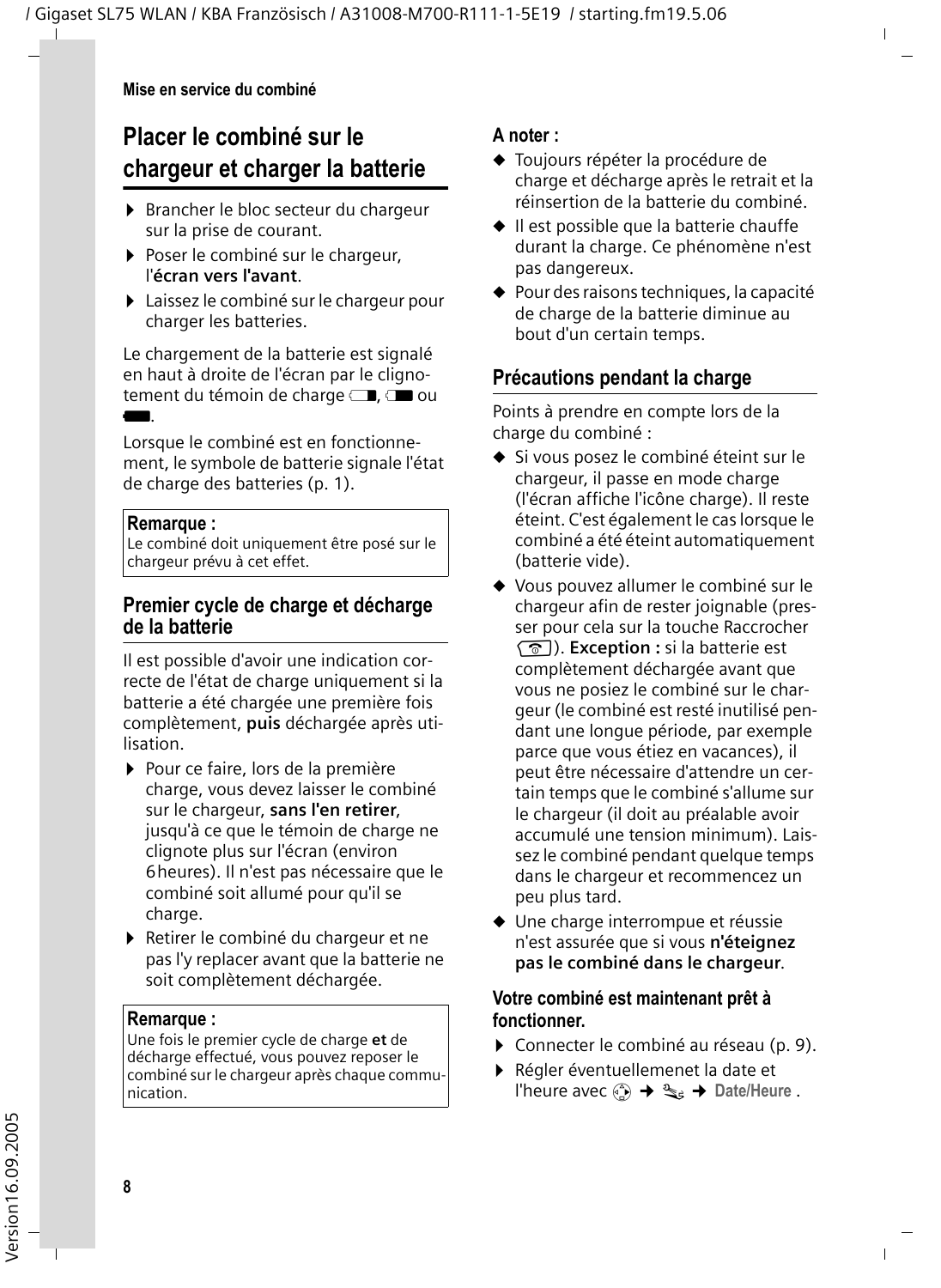#### **Pour que votre Gigaset soit toujours à la pointe**

Vous pouvez télécharger depuis Internet des mises à jour du firmware du combiné, les enregistrer sur votre PC et les charger sur votre combiné depuis le configurateur Web (voir le manuel d'utilisation du combiné sur le CD du produit).

## <span id="page-11-0"></span>**Connecter le combiné au réseau**

Pour téléphoner à l'aide de votre combiné, vous devez le connecter à l'aide du point d'accès/routeur WLAN et mettre en place un service SIP (ou un serveur SIP). Vous devez pour cela enregistrer les données d'accès requises dans un profil d'accès.

## <span id="page-11-1"></span>**Contrôle de la configuration requise du point d'accès**

**Avant** de connecter le combiné dans le réseau WLAN, contrôlez les points suivants :

- $\triangle$  Dans le cas où la restriction d'accès à l'aide de l'adresse MAC enregistrée est activée, vous devez ajouter l'adresse MAC de votre combiné à la liste d'accès. L'adresse MAC est indiqué dans le logement pour batterie sous la batterie ou dans le menu du combiné sous **«**3 → ��e → Etat.
- ◆ Si le point d'accès utilise pour l'accès WLAN une authentification avec certificat (**802.1x**/**WPA** avec **Type EAP TLS**), vous devez charger tout d'abord les certificats requis sur le combiné. Suivez ensuite la procédure développée [« Configuration depuis le Configura](#page-16-0)[teur Web » à la page 14.](#page-16-0)
- ◆ Dans le cas où un SSID « masqué » est configuré pour le point d'accès, désactivez ce paramètre afin de faciliter la connexion du combiné.

## <span id="page-11-2"></span>**Mise en place des données d'accès requises**

#### **Pour l'accès au WLAN :**

- $\bullet$  nom du réseau (SSID).
- ◆ données d'authentification et méthode de chiffrement utilisée dans un réseau sans fil « sécurisé »,
- $\bullet$  adresse IP disponible dans la plage d'adresses du WLAN, lorsque l'on attribue une adresse IP fixe au combiné (c'est-à-dire lorsque le service DHCP n'est pas utilisé).

#### **Pour l'accès au service SIP :**

◆ votre compte SIP, c'est-à-dire le nom d'utilisateur et le mot de passe.

Certains opérateurs SIP requièrent en outre un nom d'authentification à spécifier lors de la connexion.

Les données d'accès sont fournies par votre opérateur SIP.

#### **Remarque :**

Il peut arriver que votre opérateur SIP utilise une autre terminologie. Une liste des termes alternatifs utilisés est disponible sur Internet à l'adresse suivante :

[www.siemens.com/gigasetcustomercare](http://www.siemens.com/gigasetcustomercare)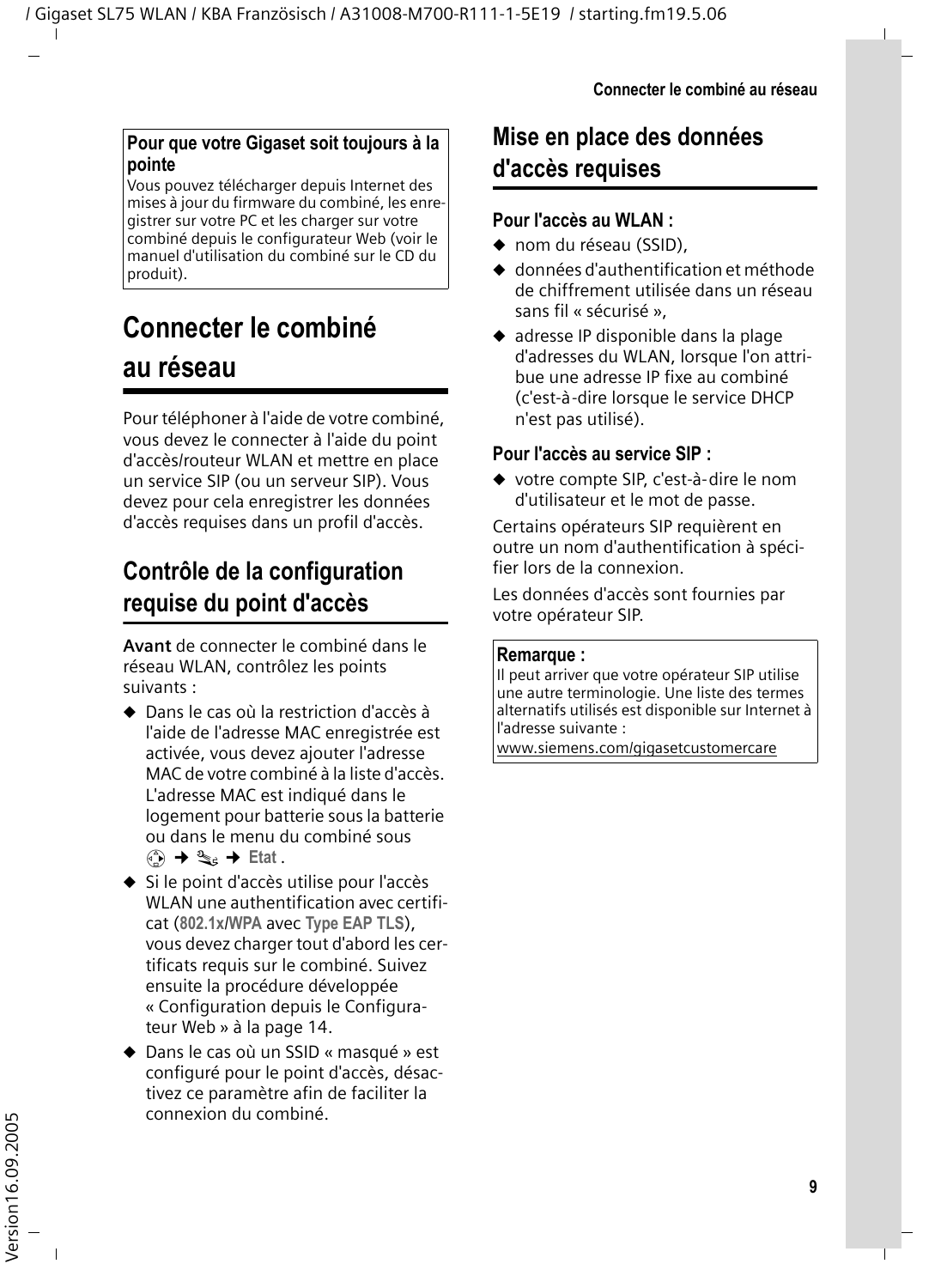## <span id="page-12-0"></span>**Création d'un profil d'accès**

Nous supposerons ci-après que le combiné n'est encore connecté sur aucun WLAN et qu'aucun profil d'accès n'est encore enregistré.

- ▶ Pressez sur la touche Raccrocher pour allumer le combiné.
- ▶ Appuyez sur la touche écran gauche **§Scan§**.

Le combiné recherche un point d'accès accessible.

La liste des SSID des points d'accès trouvés s'ouvre (si vous avez demandé que le SSID du point d'accès soit visible).



Utilisez la touche de navigation pour parcourir la liste (presser sur la flèche haut ou bas).

▶ Sélectionnez le SSID de votre point d'accès et pressez sur **§OK§**.



| Si le SSID de votre point d'accès est      |
|--------------------------------------------|
| « masqué », choisissez < config. manuelle> |
| et entrez le SSID.                         |

L'écran indique :



1 le nom standard de la destination

## **Saisie d'un nom de profil (option)**

#### **Remarque :**

Choisissez un nom de profil qui vous permette d'identifier le réseau WLAN et les paramètres SIP pour lesquels le profil est valable, p. ex. « Anna\_Office ». Cela permet ensuite de sélectionner un profil plus aisément.

**FHE** Entrer un nom de profil quelconque (32 caractères maxi, à l'exclusion des caractères spéciaux ou accentués).

#### **Procéder au paramétrage du WLAN**

- 
- q Faire défiler la ligne **WLAN**  (presser en bas sur la touche de navigation).
- **§Modifier§** Presser sur la touche écran gauche.

L'écran indique :





**Example 12** Faire défiler la ligne Authentifi**cation** (presser en bas sur la touche de navigation).

 $\binom{2}{k}$  Sélectionner la procédure d'authentification utilisée dans votre WLAN **Aucun**, **802.1x** ou **WPA** (presser à gauche ou à droite sur la touche de navigation).

Après avoir sélectionné **Aucun**, procédez ensuite comme décrit dans [« Cryptage »](#page-13-0)  [à la page 11](#page-13-0).

| <b>WLAN</b>       |   |               |  |  |
|-------------------|---|---------------|--|--|
| Authentification: |   |               |  |  |
| <b>4Aucun</b>     |   |               |  |  |
| Type codage :     |   |               |  |  |
| Aucun             |   |               |  |  |
|                   | ≜ | <b>Sauver</b> |  |  |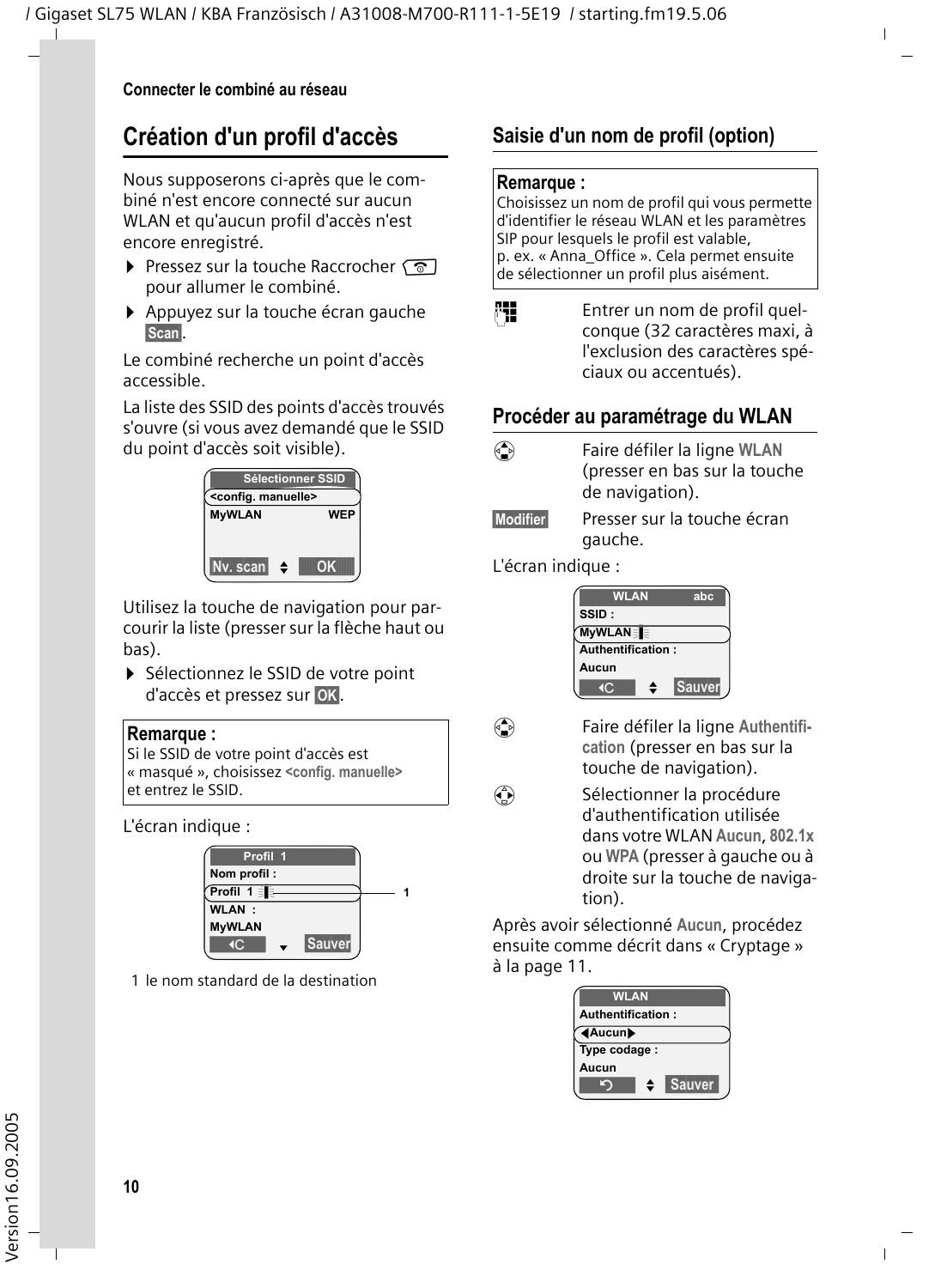#### **Authentification : 802.1x ou WPA**

Vous voyez par exemple l'affichage suivant :



¤ Saisir les données d'authentification requises. Pressez en bas/en haut sur la touche de navigation pour passer d'un champ à l'autre.

**Sécurité** (uniquement pour **WPA**) **TKIP** est sélectionné par défaut.

**Type EAP**

Sélectionner **LEAP**.

**Type EAP** = **TLS** demande un certificat à charger préablement sur le combiné, [voir p. 14.](#page-16-0)

**Ident. connexion, Mot de passe**

Entrez l'identifiant utilisateur et mot de passe pour l'accès WLAN au format ASCII. La casse est prise en compte.

Après avoir configuré le paramètre **WPA**, une clé pour le chiffrement des données dans le réseau WLAN est attribuée dynamiquement au combiné. Vous n'avez donc pas à entrer de paramètres de chiffrement. Lisez à la section [« Adresse IP DHCP du](#page-14-0) 

[combiné » à la page 12](#page-14-0) comment poursuivre la procédure.

#### <span id="page-13-0"></span>**Cryptage**

- q Faire défiler la ligne **Type codage** (presser en bas sur la touche de navigation).
- $\binom{2}{k}$  Sélectionnez la méthode de chiffrement utilisée dans votre réseau sans fil **WEP64** / **WEP128** / **WEP PSK TKIP** / **Aucun** (presser à gauche ou à droite sur la touche de navigation).

Après avoir sélectionné **Aucun**, procédez ensuite comme décrit dans [« Adresse IP](#page-14-0)  [DHCP du combiné » à la page 12.](#page-14-0)

Si vous avez sélectionné **WEP64**, **WEP128** ou **WEP PSK TKIP**, les champs paramétrables sont affichés.

Vous voyez par exemple l'affichage suivant :

| <b>WLAN</b>     |               |  |  |  |  |
|-----------------|---------------|--|--|--|--|
| Type codage:    |               |  |  |  |  |
| <b>AWEP64</b>   |               |  |  |  |  |
| Mode authent. : |               |  |  |  |  |
| Système ouvert  |               |  |  |  |  |
| ≜               | <b>Sauver</b> |  |  |  |  |

▶ Entrez les paramètres suivants en fonction de la méthode utilisée. Pressez en bas/en haut sur la touche de navigation pour passer d'un champ à l'autre.

**Mode authent.** (avec **WEP64**, **WEP128**) Sélectionnez le mode configuré sur le point d'accès.

**Système ouvert**

La clé WEP n'est utilisé que pour le chiffrement des données.

**Clé partagée**

La clé WEP est utilisée pour l'autentification et le chiffrement.

**Mode mot de passe**

Préciser le codage de la clé.

Avec **WEP64**, **WEP128** :

Sélectionner **Hexadécimal** / **ASCII**.

Avec **WEP PSK TKIP** :

Sélectionner **ASCII**.

- **Clé WEP** (avec **WEP64**, **WEP128**) Entrer la clé WEB configurée sur le point d'accès. Le paramétrage dépend de **Mode mot de passe** :
	- **Hexadécimal** : avec **WEP64** 10 signes, avec **WEP128** 26 signes parmi 0–9, A–F.
	- **ASCII** : avec **WEP64** 5 signes, avec **WEP128** 13 signes parmi 0–9, a–z, A–Z. La casse est prise en compte.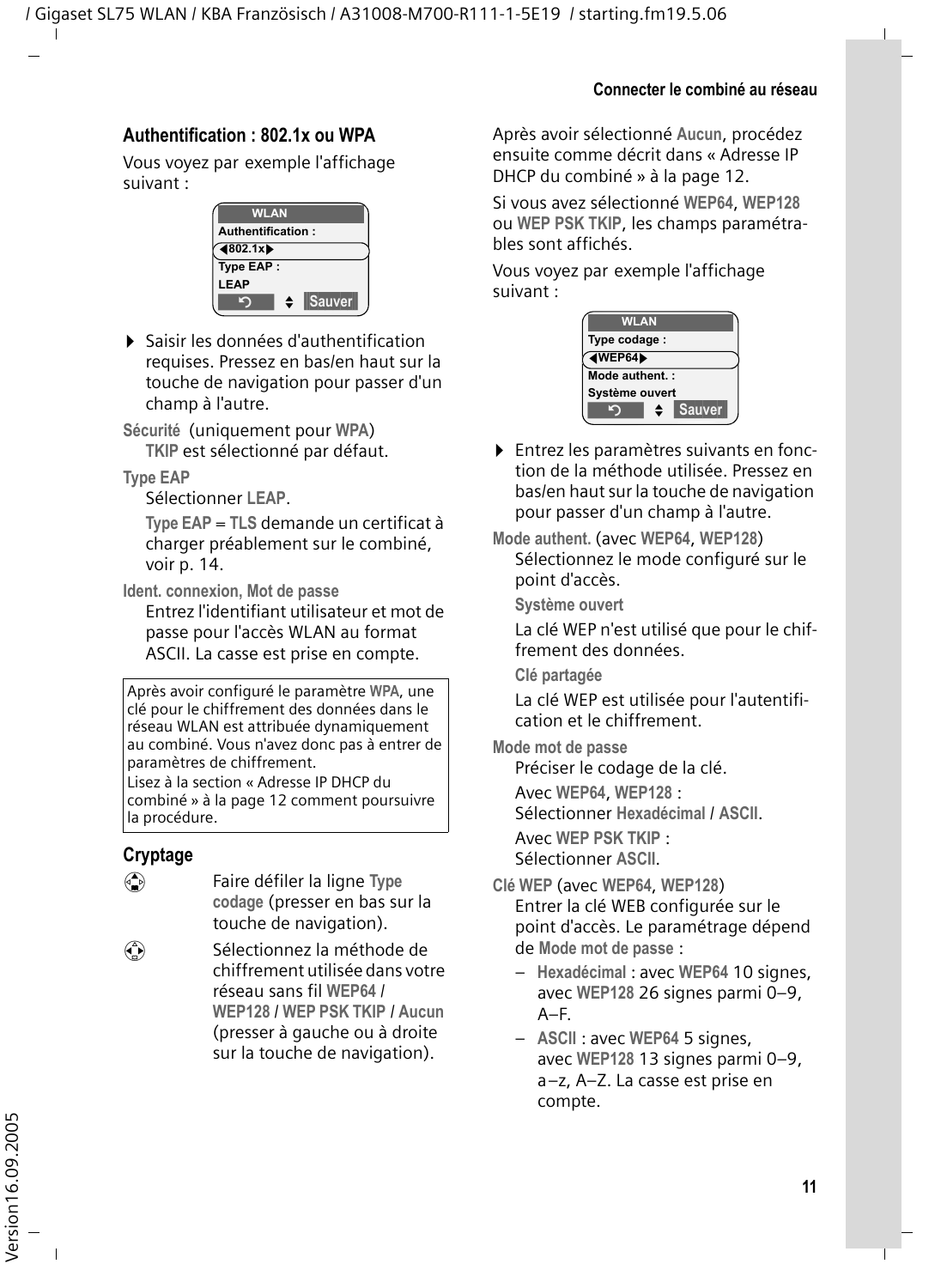#### **Connecter le combiné au réseau**

Les caractères spéciaux sont également autorisés dans la clé, en fonction du point d'accès. Saisie de caractères spéciaux :

Presser sur la touche  $\sqrt{2\pi}$ , sélectionner les caractères spéciaux à l'aide de touche de navigation et presser sur la touche écran Ajouter.

Le champ **Clé WEP** n'est pas visible avec le paramètre **Authentification 802.1x** réglé sur **Type EAP LEAP**. Aucune clé n'est requise.

**Clé prépartagée** (avec **WEP PSK TKIP**) Entrer la clé pré-partagée du point d'accès au format ASCII. Le mot de passe doit être compris entre 8 et 63 caractères. La casse est prise en compte.

#### <span id="page-14-0"></span>**Adresse IP DHCP du combiné**

- q Faire défiler la ligne **DHCP** (presser en bas sur la touche de navigation).
- *C* DHCP allumer ou éteindre (presser à gauche ou à droite sur la touche de navigation).

Lorsque le paramètre **DHCP** est activé sur le combiné et le point d'accès, l'adresse IP du combiné est attribuée automatiquement par le serveur DHCP de votre réseau sans fil. Vous ne devez pas définir d'autres paramètres.

Si **DHCP** est désactivé, vous devez définir l'adresse IP. Les champs suivants sont affichés :

| <b>WLAN</b>        |             |  |  |  |  |
|--------------------|-------------|--|--|--|--|
| Adr. IP:           |             |  |  |  |  |
| 000.000.000.000    |             |  |  |  |  |
| Masque /s réseau : |             |  |  |  |  |
| 255.255.255.000    |             |  |  |  |  |
|                    | Sauver<br>٠ |  |  |  |  |

#### **Adr. IP**

Entrer l'adresse IP du combiné (à la place de **000.000.000.000**).

**Masque /s réseau**

Entrer le masque de sous-réseau (à la place de **255.255.255.000** ).

**Passerelle**

Saisir l'adresse IP de la passerelle. Il s'agit en général de l'adresse IP locale du point d'accès/routeur WLAN (adresse IP au sein d'un réseau sans fil).

#### **Remarque :**

Si vous avez activé le service DHCP, l'adresse IP peut changer régulièrement. Vous pouvez la demander avec  $\overline{\binom{a}{b}} \rightarrow \overline{\binom{a}{b}}$  **F** Etat .

#### **Enregistrement des paramètres du réseau sans fil**

Le paramétrage du réseau sans fil est terminé.

**§Sauver§** Appuyer sur la touche écran droite pour enregistrer les paramètres du réseau sans fil.

Si les paramètres sont incomplets, l'écran affiche **Entrée invalide !**. Le champ incomplet est indiqué.

Lorsque les paramètres sont complets, l'écran affiche :



1 SSID du routeur WLAN

#### <span id="page-14-1"></span>**Définition des paramètres SIP**

q Passer à la ligne **Fournisseur**.

**§Modifier§** Presser sur la touche écran gauche.

L'écran affiche la liste des opérateurs pour lesquels les données d'accès générales sont déjà enregistrées sur le combiné.

| <b>Fournisseur</b> |  |    |  |  |
|--------------------|--|----|--|--|
| Provider 1         |  |    |  |  |
| Sipgate            |  |    |  |  |
| <b>T-Online</b>    |  |    |  |  |
| Autre fournisseur  |  |    |  |  |
|                    |  | OK |  |  |
|                    |  |    |  |  |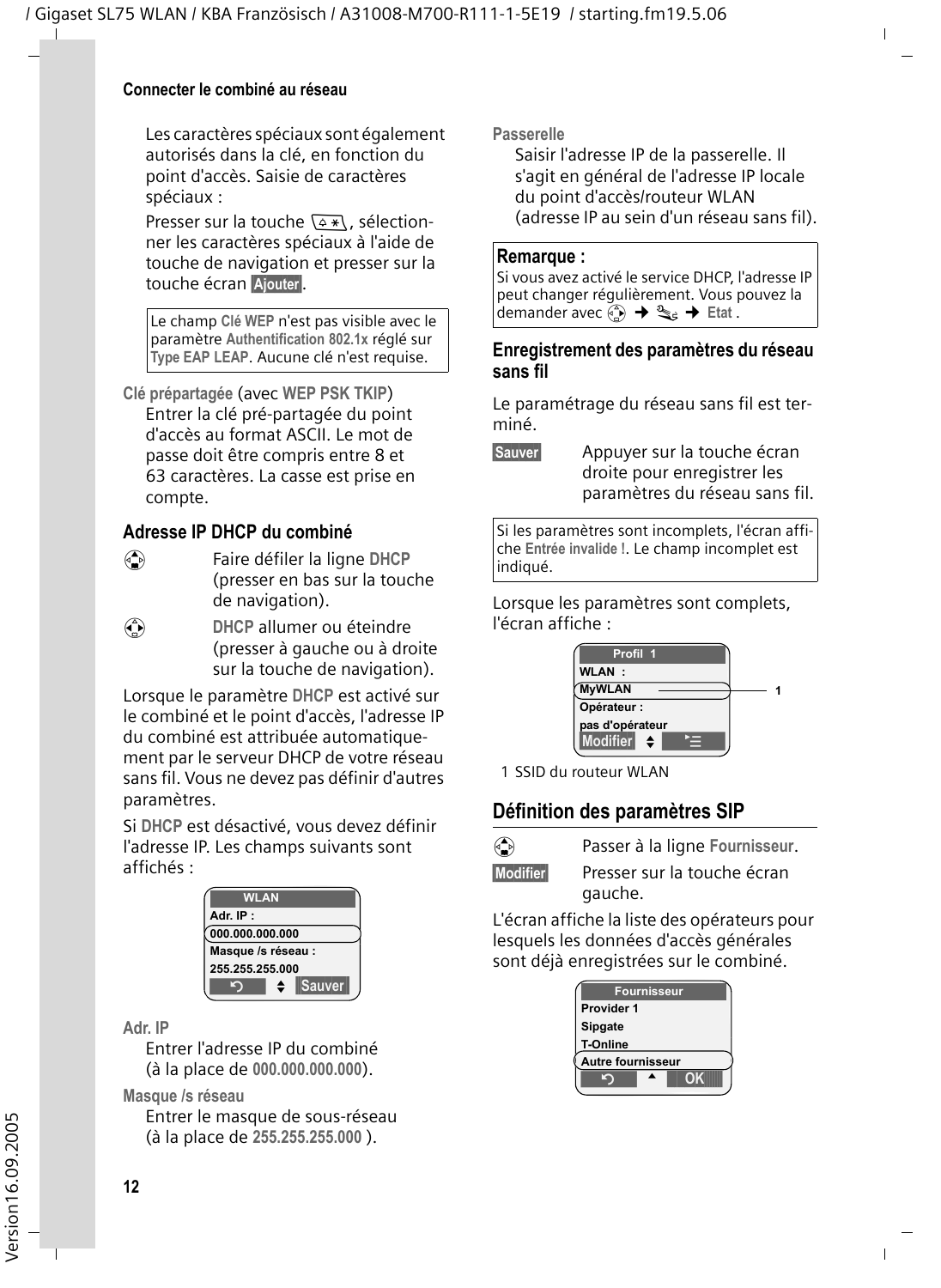$\left(\begin{matrix} \bullet \\ \bullet \end{matrix}\right)$  Sélectionner le réglage puis appuyer sur **§OK§**, p. ex. **Provider 1** .

| <b>Fournisseur</b> |    |
|--------------------|----|
| Provider 1         |    |
| Sipgate            |    |
| <b>T-Online</b>    |    |
| Autre fournisseur  |    |
| Modifier           | ΩK |

**§Modifier§** Presser sur la touche écran gauche.

Si votre opérateur n'est pas dans la liste, pressez brièvement sur la touche Raccrocher  $\sqrt{\hat{}}$ . Vous devez définir les paramètres SIP depuis le configurateur Web. Reportez-vous à ce sujet au chapitre [« Configuration depuis le Configu](#page-16-0)[rateur Web » à la page 14](#page-16-0).

L'écran indique :

|                |              | <b>Provider 1</b> |               |  |
|----------------|--------------|-------------------|---------------|--|
|                | Nom affiché: |                   |               |  |
| Anna∃          |              |                   |               |  |
| Nom authent. : |              |                   |               |  |
|                |              |                   |               |  |
|                |              |                   | <b>Sauver</b> |  |

Entrez vos paramètres d'accès SIP personnels.

s Passer à la ligne **Nom affiché**.

FH Saisir le nom (32 caractères maxi) que vous souhaitez faire apparaître chez votre correspondant.



s Passer à la ligne **Nom authent.**.

**###** Entrer si besoin le mot de passe utilisateur défini par ailleurs avec l'opérateur SIP.

s Passer à la ligne **Mot de passe**.

**\*11** Entrer le mot de passe.<br>۞ Passer à la ligne ID utilis

s Passer à la ligne **ID utilisateur**.

Film Entrer l'ID utilisateur.

**Sauver** Appuyer sur la touche écran pour enregistrer les données d'accès SIP. La liste des opérateurs s'affiche à l'écran.



a Presser **brièvement** sur la touche Raccrocher.

#### **Enregistrer les paramètres dans le profil d'accès**

 $\binom{3}{2}$  Ouvrir le menu.

**Enreg. param.** 

Sélectionner puis appuyer sur **§OK§**.

Le profil d'accès est enregistré.

Le combiné doit redémarrer pour activer la configuration. **Redémarrer ?** est affiché à l'écran.

¤ Appuyer sur **§Oui §** (touche écran gauche).

Après avoir redémarré, le combiné se connecte sur le réseau sans fil. Une tonalité de validation retentit dès que la connexion est établie.

Le combiné essaie ensuite de se connecter au serveur SIP et de s'authentifier. L'opération peut durer un certain temps.

Après connexion du combiné, l'écran affiche :

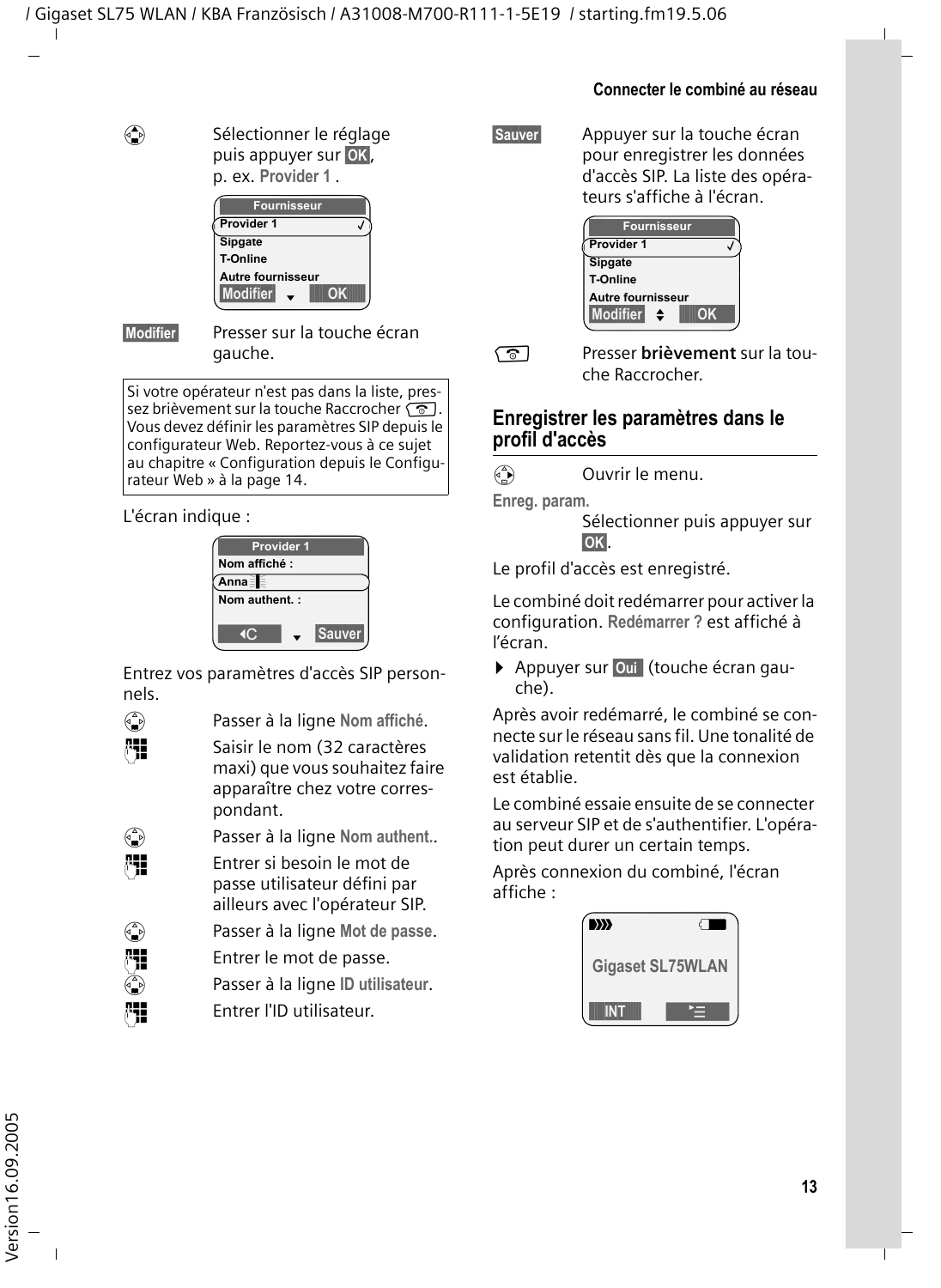#### **Vous pouvez téléphoner avec votre combiné [\(p. 16\)](#page-18-0).**

En cas d'échec de la connexion en raison des données incomplètes/incorrectes, l'écran affiche :

- **Pas d'accès WLAN** : Connexion avec le réseau sans fil impossible. Vérifiez vos paramètres WLAN ou procédez comme indiqué dans [« Configuration depuis le Configura](#page-16-0)[teur Web » à la page 14](#page-16-0).
- **Aucun serveur** : Le combiné n'a pas pu se connecter avec le serveur SIP. Les données d'accès sont absentes [\(p. 15\)](#page-17-0) ou invalides.

Consultez si besoin la section « Résolution des problèmes » dans le manuel d'utilisation complet du combiné.

## <span id="page-16-0"></span>**Configuration depuis le Configurateur Web**

Dès que vous vous êtes connecté au réseau sans fil, vous pouvez compléter les paramètres à partir du Configurateur Web de votre combiné (prérequis [voir p. 22](#page-24-2)).

## <span id="page-16-1"></span>**Accès WLAN**

En cas d'impossibilité pour le combiné de se connecter au point d'accès en suivant la procédure indiquée, p. ex. parce que votre point d'accès exige un authentification avec certificat ou parce que vous avez fait une erreur de saisie, vous pouvez suivre la procédure indiquée ci-après.

- ¤ Désactiver **temporairement** les paramètres de sécurité du point d'accès/ routeur WLAN (absence de chiffrement, SSID visible, sans liste d'accès, serveur DHCP activé).
- ▶ Presser sur la touche écran Scan du combiné.
- ¤ Sélectionner **Nouveau profil** et appuyer sur **OK**.
- **▶ Sélectionner le SSID et appuyer sur OK.**
- ▶ Appuyer sur la touche écran **Sauver** pour enregistrer le nouveau profil.
- $\triangleright$  Maintenir la touche Raccrocher  $\sqrt{\circ}$ enfoncée.
- ¤ Sélectionner **Utiliser profil** (presser sur le haut de la touche de navigation) et presser sur **§OK§**.
- ¤ Sélectionner le nouveau profil et appuyer sur **§OK§**.
- ¤ Valider l'affichage **Redémarrer ?** avec **§Oui §** (presser sur la touche écran gauche).

Le combiné se désactive et se réactive automatiquement.

En cas d'impossibilité pour le combiné de se connecter au point d'accès après avoir redémarré, vous pouvez vous connecter depuis votre PC au Configurateur Web du combiné.

- ¤ Demander sur le combiné l'adresse IP en cours du combiné :  $\binom{2}{2}$   $\sqrt{2}$   $\sqrt{2}$ .
- ▶ Lancer le navigateur Web sur le PC et se connecter au combiné [\(p. 22\)](#page-24-3).
- ¤ Sélectionner le menu **Admin** dans la barre de titre du Configurateur Web.
- $\triangleright$  Si besoin, charger les certificats requis sur le combiné.

Sélectionner pour cela la fonction **Certificats** dans la zone de navigation (à gauche) et transférer les certificats du PC vers le combiné. Si besoin, cliquer sur le bouton **Aide** pour afficher un écran d'aide.

**Important :** le certificat racine doit être au format .CER.

- ▶ Dans la zone de navigation, cliquer sur la fonction **Sélectionner le profil**. Le profil choisi s'affiche.
- ¤ Cliquer sur le bouton **Modifier** derrière le profil.
- ¤ Sélectionner la fonction **Sécurité WLAN**  dans la zone de navigation et entrer les paramètres requis. Pour plus d'informations, reportez-vous à l'aide en ligne.
- ¤ Cliquer sur le bouton **Appliquer**.
- ▶ Dans la zone de navigation, cliquer sur la fonction **Sélectionner le profil**.
- ¤ Cliquer sur le bouton **Appliquer**.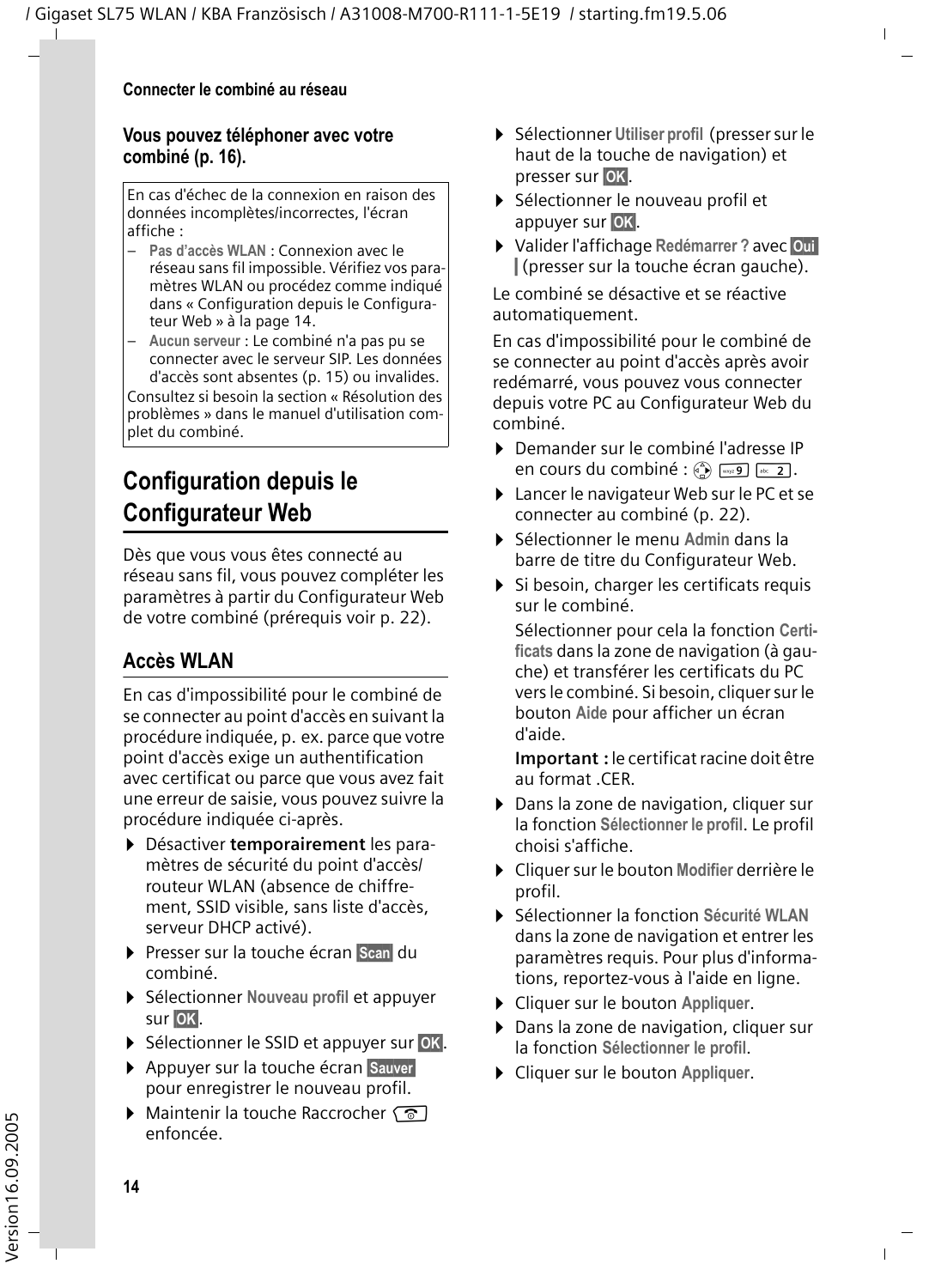Le combiné redémarre.

- ¤ Appuyer sur **OK** pour valider le message d'information.
- ¤ **Réactiver les réglages de sécurité sur le point d'accès.**

Lors du redémarrage, le combiné se connecte au point d'accès avec le profil avancé.

#### <span id="page-17-0"></span>**Accès au serveur SIP**

Si votre opérateur SIP ne figure pas dans la liste des opérateurs [\(p. 12\)](#page-14-1), vous disposez de différentes possibilités :

◆ Vous chargez sur votre PC un fichier de configuration avec les données d'accès SIP depuis Internet.

Vous pouvez trouver des fichiers avec des opérateurs SIP supplémentaires sur [www.siemens.com/gigasetcustomer](http://www.siemens.com/gigasetcustomercare)[care.](http://www.siemens.com/gigasetcustomercare) Veuillez utiliser uniquement les fichiers de cette page Web. Ils ont été testés : les données d'accès qui y figurent sont complètes et correctes.

Importez ce fichier dans votre combiné à l'aide du configurateur Web. L'opérateur est ajouté à la liste des opérateurs.

- ▶ Se connecter au Configurateur Web depuis le navigateur Web du PC, en suivant la procédure indiquée sous [« Accès WLAN » à la page 14.](#page-16-1)
- ▶ Sélectionner le menu Utilisateur dans la barre de titre du Configurateur Web.
- ¤ Sélectionner **Transmission** puis **Fournisseur SIP** au-dessous, dans la zone de navigation. Transférer le fichier des opérateurs SIP du PC sur le combiné. Pour plus de détails, cliquer sur **Aide**.

Vous pouvez ensuite compléter les paramètres SIP soit sur le combiné soit sur le PC à l'aide du Configurateur Web (voir ci-après).

- $\bullet$  En l'absence de fichier de configuration pour votre opérateur SIP, vous devez entrer à la main toutes les données d'accès SIP personnelles et générales à partir du Configurateur Web.
	- ▶ Se connecter au Configurateur Web depuis le navigateur Web du PC, en suivant la procédure indiquée sous [« Accès WLAN » à la page 14.](#page-16-1)
	- ¤ Sélectionner dans l'en-tête de la page du Configurateur le menu **Admin**.
	- ▶ Dans la zone de navigation, cliquer sur **Sélectionner le profil**.
	- ¤ Cliquer sur le bouton **Modifier** derrière le profil.
	- ¤ Sélectionner **SIP** dans la zone de navigation et entrer les paramètres requis. Pour plus d'informations, reportez-vous à l'aide du Configurateur Web.
	- ¤ Cliquer sur le bouton **Appliquer**.
	- ▶ Dans la zone de navigation, cliquer sur la fonction **Sélectionner le profil**.
	- ¤ Cliquer sur le bouton **Appliquer**.
	- Le combiné redémarre.
	- ¤ Appuyer sur **OK** pour valider le message d'information.

#### **Remarques :**

- Les paramètres WLAN-/SIP enregistrés dans votre profil d'accès sont éditables/modifiables à tout moment.
- Pour vous connecter à d'autres points d'accès et/ou à d'autres comptes SIP, vous pouvez enregistrer sur votre combiné jusqu'à 16 profils d'accès et les activer en fonction de vos besoins.

#### **Définissez un code PIN mobile et admin pour protéger votre combiné contre les accès non autorisés.**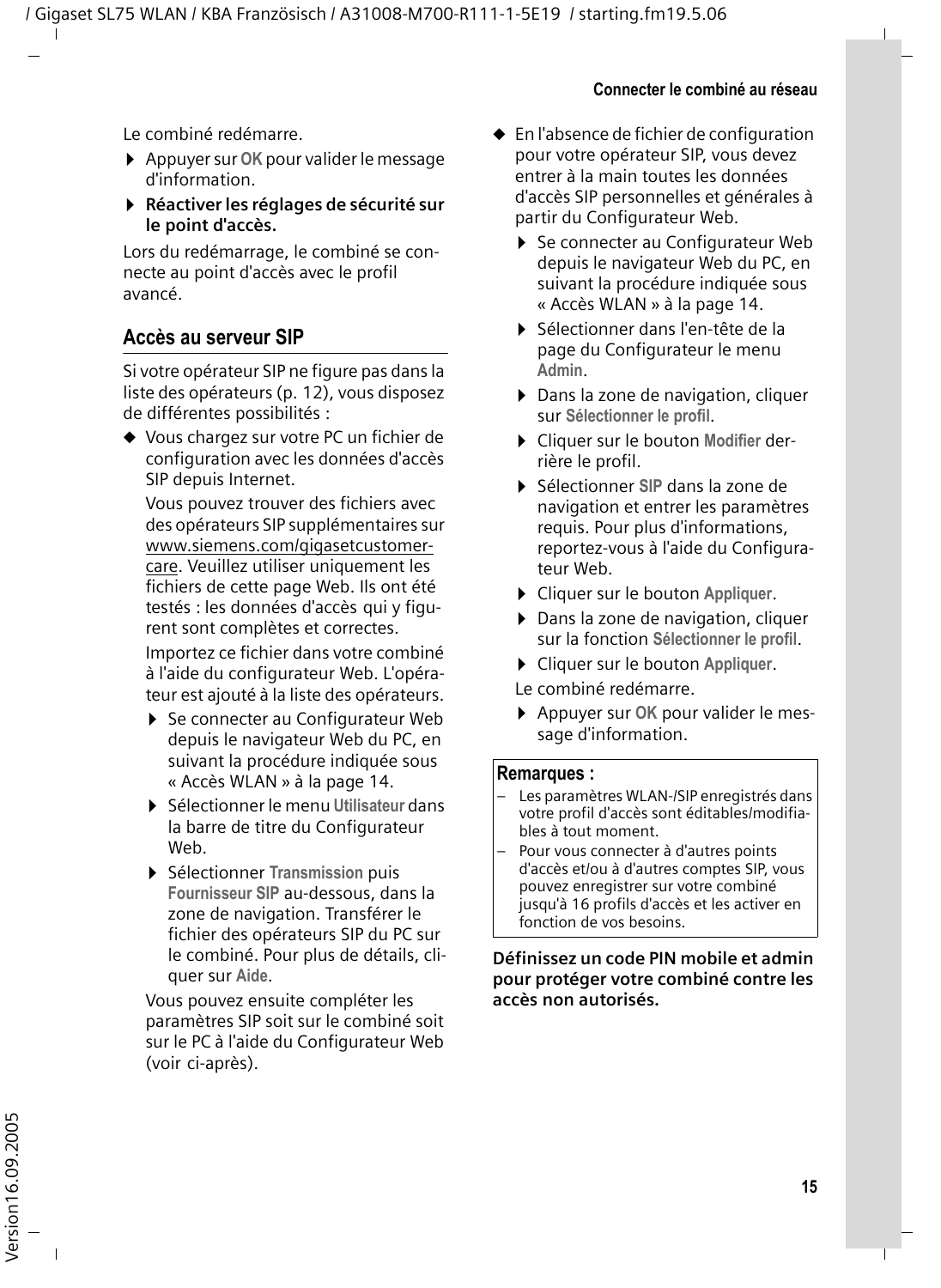## <span id="page-18-0"></span>**Téléphoner**

## <span id="page-18-1"></span>**Appel externe**

Les appels externes sont des appels sur Internet avec d'autres utilisateurs VoIP et sur le réseau téléphonique fixe et mobile.

#### **Composer un numéro d'appel**

 $\mathbb{F}$   $\Gamma$  Entrer le numéro (32 chiffres maxi) et appuyer sur la touche Décrocher.

#### **Sélectionner l'URI (adresse SIP) ou l'adresse IP**

c Appuyer **longuement** sur la touche Décrocher.

**<URI> / <Adresse IP>**

Sélectionner et appuyer sur **§OK§**.

**FILLETTE:** Saisir l'URI ou l'adresse IP.

 $\sqrt{\zeta}$  Appuyer sur la touche Décrocher.

#### **Remarques :**

- Appuyer sur la touche Raccrocher  $\circledcirc$ pour interrompre la numérotation.
- Utiliser la touche écran  $\rightarrow \pi$  pour copier le numéro/l'URI/l'adresse IP dans le répertoire.
- La numérotation à partir du répertoire principal, de la liste interne ou de la liste de numéros Bis évite l'introduction répétée de numéros.
- Pour composer avec un numéro raccourci, vous pouvez affecter une touche à un numéro du répertoire.
- Le combiné peut chauffer pendant une communication dans la zone de l'écran. Ce phénomène n'est pas dangereux.

Pour toute information complémentaire, consulter le mode d'emploi figurant sur le CD du produit fourni.

## <span id="page-18-2"></span>**Sélectionner le correspondant interne**

Vous pouvez appeler directement d'autres combinés VoIP se trouvant dans le même réseau WLAN que vous (sans serveur SIP, Internet).

 $\begin{pmatrix} 1 \\ 1 \end{pmatrix}$  Appuyer sur le côté gauche de la touche de navigation.

Le combiné balaie votre réseau WLAN à la recherche de combinés et les affiche ensuite dans une liste.

 $\langle \hat{\bullet} \rangle$   $\langle \hat{\bullet} \rangle$  Sélectionner le combiné et appuyer sur la touche Décrocher.

## <span id="page-18-3"></span>**Prise d'appel**

Un appel entrant est signalé de trois manières sur le combiné : la sonnerie, une indication à l'écran et le clignotement de la touche Mains-libres  $\overline{\mathbb{Q}}$ .

Vous pouvez prendre l'appel de différentes facons :

- $\triangleright$  Appuyer sur la touche Décrocher  $\lceil \cdot \rceil$ .
- ▶ Appuyer sur la touche Mains-libres  $\mathbb{R}$ .

Si le combiné est placé dans le chargeur et si la fonction **Décroché auto.** est activée, le combiné prend automatiquement l'appel quand vous le soulevez du chargeur.

## <span id="page-18-4"></span>**Fin de la communication**

s Appuyer sur la touche Raccrocher.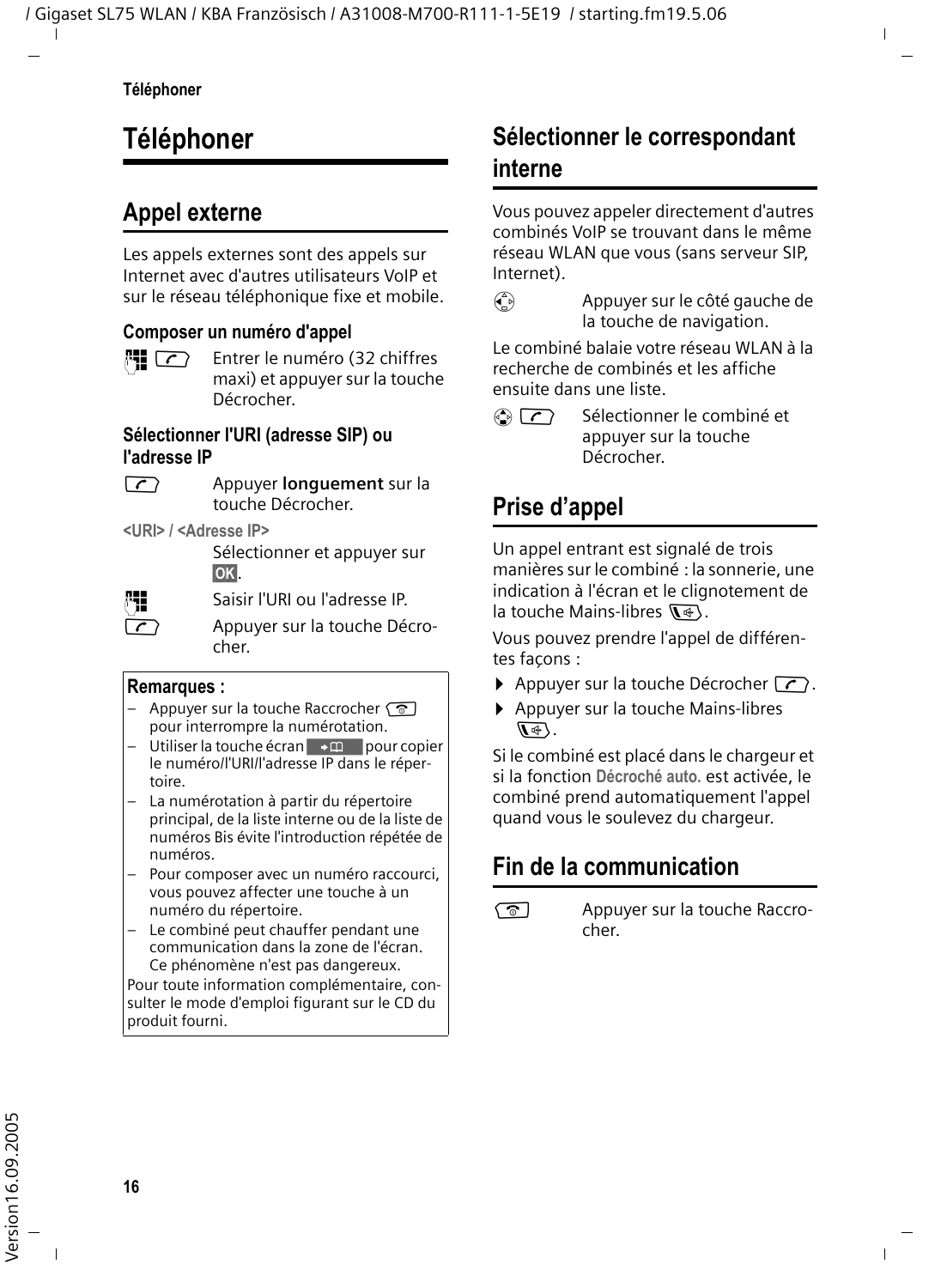## <span id="page-19-1"></span>**Mains-libres**

#### **Activation lors de la numérotation**

▶ Entrer le numéro puis presser sur la touche Mains-libres  $\overline{\mathbb{Q}}$ .

#### **Activer/désactiver pendant la communication**

 $\sqrt{4}$  Appuyer sur la touche Mainslibres.

Pour remettre en place le combiné sur la base sans interrompre la communication mains-libres :

 $\blacktriangleright$  Maintenir la touche Mains-libres  $\overline{\mathbb{R}^4}$ enfoncée lors du placement sur la base. Si la touche mains-libres  $\overline{\mathbf{w}}$  ne s'allume pas, appuyer une nouvelle fois **brièvement**.

## <span id="page-19-2"></span>**Utilisation du combiné**

## <span id="page-19-3"></span>**Marche/arrêt du combiné**

#### **Activer le combiné**

Presser sur la touche Raccrocher  $\sqrt{\infty}$ .

#### **Remarque :**

Après la mise en marche du combiné, attendre de 30 à 60 secondes jusqu'à ce qu'il soit opérationnel. Cette durée dépend notamment du temps requis pour la connexion au réseau WLAN et à l'enregistrement sur le serveur SIP.

#### **Désactiver le combiné**

▶ En mode veille, maintenir la touche a Raccrocher enfoncée de (**appui long**).

Vous entendez la tonalité de validation.

#### **Remarque :**

Lorsque vous placez le combiné sur le chargeur, il ne s'allume **pas automatiquement**.

## <span id="page-19-4"></span>**Verrouillage/déverrouillage du clavier**

 $\sqrt{10+1}$  Maintenir la touche dièse enfoncée (**appui long**).

Vous entendez la tonalité de validation. Lorsque le verrouillage du clavier est activé. l'icône - s'affiche à l'écran.

#### **Attention !**

Lorsque le verrouillage clavier est activé, les numéros d'urgence mis à disposition par votre opérateur SIP **ne sont pas accessibles** non plus.

Le verrouillage du clavier se désactive automatiquement à la réception d'un appel, puis il se réactive.

## <span id="page-19-5"></span><span id="page-19-0"></span>**Touche de navigation sur le combiné**



Dans ce mode d'emploi, le côté de la touche de navigation sur lequel vous devez appuyer pour exécuter une commande est repéré en noir (en haut, en bas, à droite, à gauche). Exemple :  $\binom{2}{k}$  signifie « appuyer à droite sur la touche de navigation ».

La touche de navigation remplit différentes fonctions :

#### **En mode veille du combiné**

- s Appuyer **brièvement**. Ouvrir le répertoire. Appui **long** : Choisir la langue
- $\begin{pmatrix} 1 \\ 0 \end{pmatrix}$  Ouvrir le menu.
- $\binom{2}{x}$  Pour les appels internes : parcourir le réseau sans fil à la recherche d'autres combinés.
- $\binom{4}{n}$  Régler la sonnerie du combiné.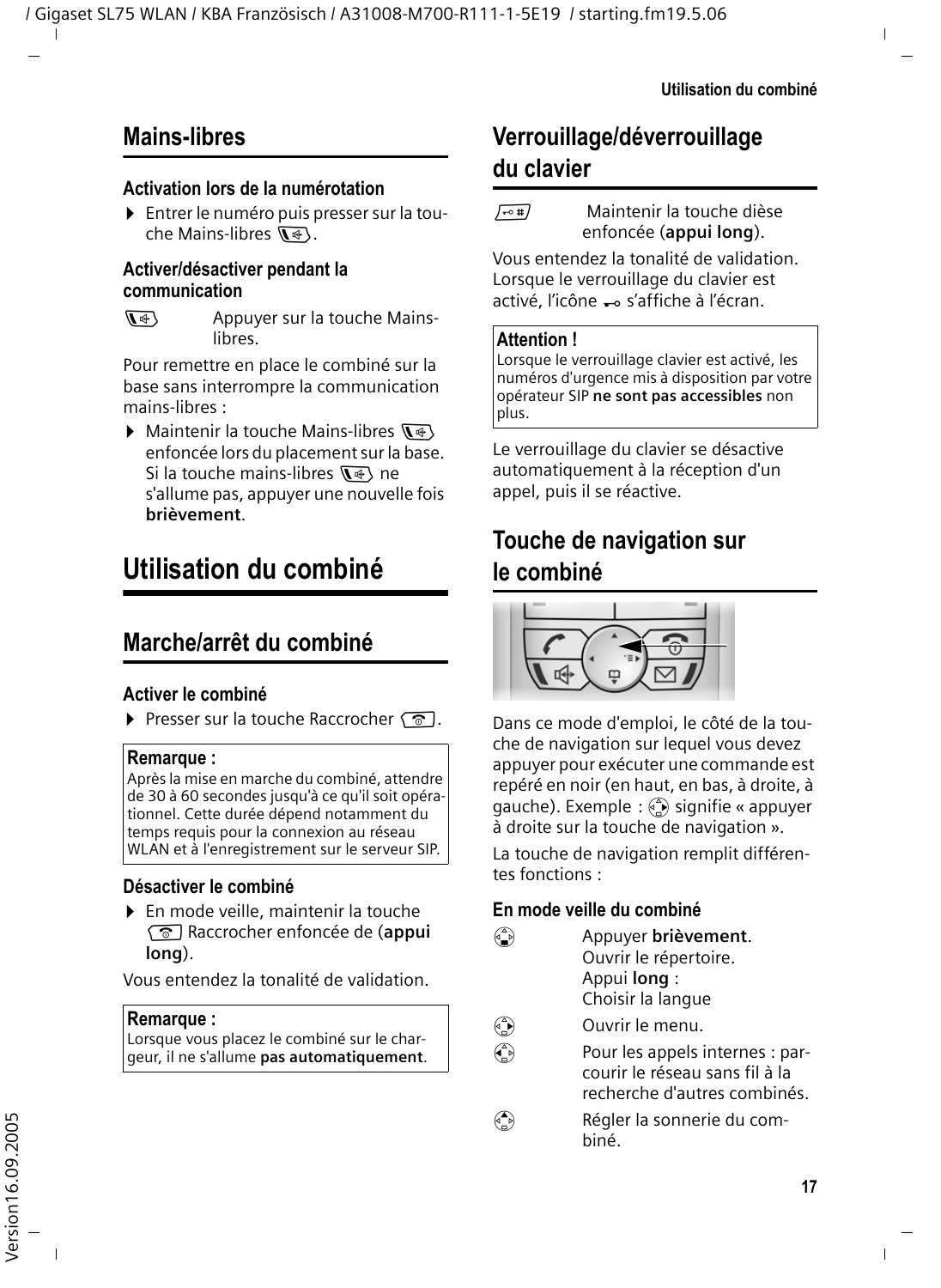#### **Utilisation du combiné**

#### **Dans les listes et les menus**

| $\bigodot$ / $\bigodot$ | Faire défiler vers le haut ou |
|-------------------------|-------------------------------|
|                         | vers le bas.                  |

- $\binom{a}{r}$  Valider l'entrée sélectionnée (comme **§OK§**).
- $\binom{2}{1}$  Revenir au niveau de menu précédent ou annuler.

#### **Dans un champ de saisie**

A l'aide de la touche de navigation, déplacer le curseur vers le haut  $\left(\frac{a}{n}\right)$ , le bas  $\left(\frac{a}{n}\right)$ , la droite  $\left(\frac{a}{n}\right)$  ou la gauche  $\left(\frac{a}{n}\right)$ .

## <span id="page-20-1"></span><span id="page-20-0"></span>**Touches écran**

Les fonctions des touches écran varient selon la situation. Exemple :



1 Les fonctions en cours des touches écran sont affichées au bas de l'écran.

2 Touches écran

Les principales icônes de l'écran sont :

- ¨ Ouvrir le menu principal ou un menu contextuel.
- $\overline{AC}$ Touche Effacer : effacer caractère par caractère de la droite vers la gauche.
- $\overline{5}$ Revenir au niveau de menu précédent ou annuler une opération.
- $\rightarrow$ m Copier un numéro dans le répertoire.

## <span id="page-20-2"></span>**Retour en mode veille**

Vous pouvez revenir en mode veille depuis un endroit quelconque du menu en procédant comme suit :

Appuyer sur la touche Raccrocher  $\sqrt{2}$ longuement.

ou :

▶ n'appuyez sur aucune touche : quelques instants après (en fonction de l'état initial), l'écran revient **automatiquement** à l'état de repos.

Les modifications qui n'ont pas été validées ou enregistrées avec **§OK§**, **§Sauver§**, **§Envoi§** ou avec **Sauvegarder §OK§** sont perdues.

L'écran en mode veille est illustré à la

#### **Remarque :**

Pour plus de précisions sur les icônes utilisées et des exemples de saisie au menu et de saisies multiples, reportez-vous au manuel d'utilisation complet sur le CD du produit.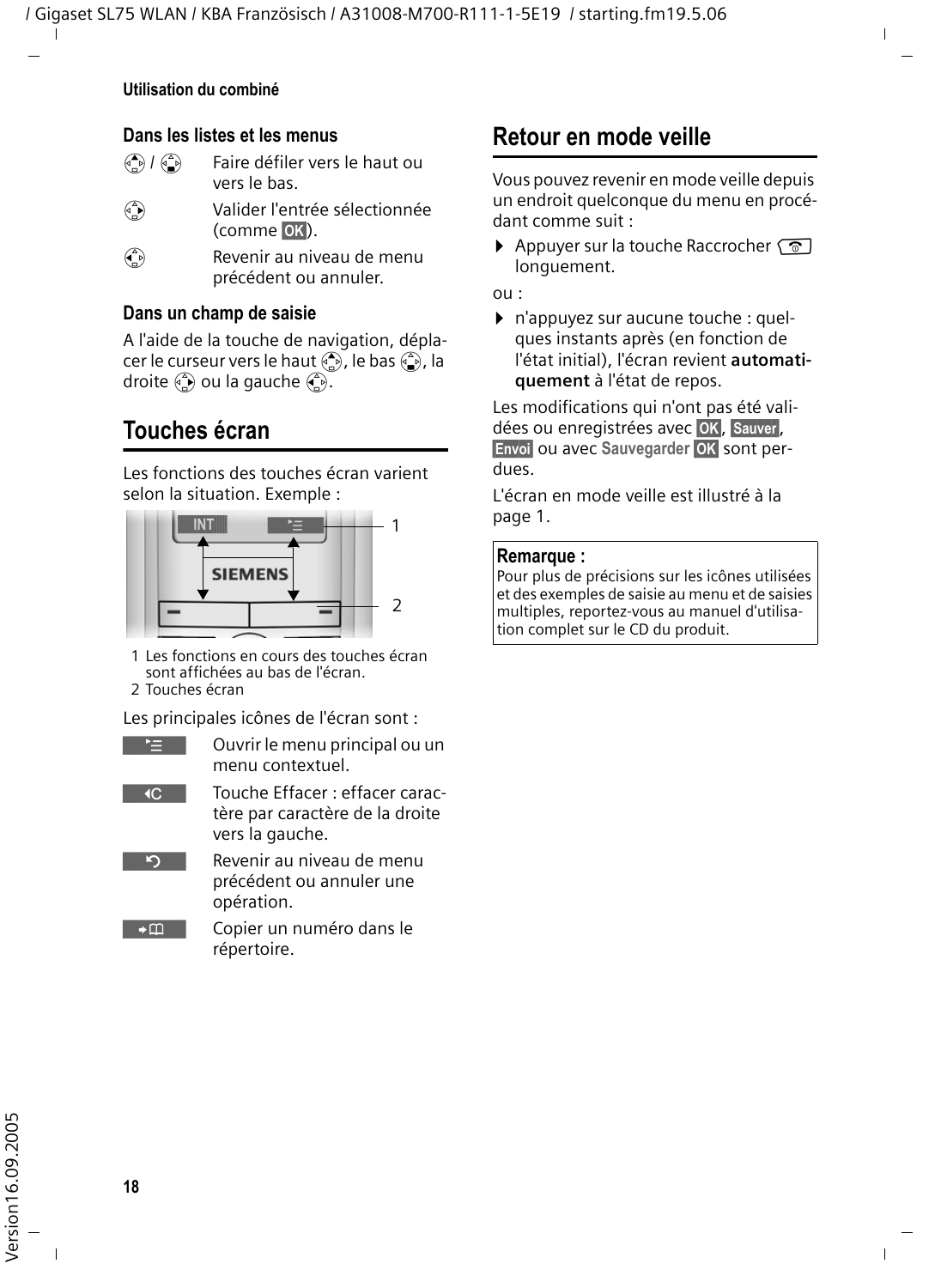## **Aperçu Menu Combiné**

<span id="page-21-0"></span>Vous pouvez sélectionner une fonction de deux manières :

- ◆ En utilisant la combinaison de chiffres dans la présentation du menu (ou « raccourci »)
	- **Exemple :** Le combiné étant **en mode repos**, appuyer sur  $\left(\frac{\mathbf{A}}{\mathbf{A}}\right)$   $\left[\frac{\mathbf{A}}{\mathbf{A}}\right]$   $\left[\frac{\mathbf{A}}{\mathbf{A}}\right]$   $\left[\frac{\mathbf{A}}{\mathbf{A}}\right]$  and  $\left[\frac{\mathbf{A}}{\mathbf{A}}\right]$  and  $\left[\frac{\mathbf{A}}{\mathbf{A}}\right]$  and  $\left[\frac{\mathbf{A}}{\mathbf{A}}\right]$ régler la « sonnerie pour le réveil ».
- $\triangle$  En faisant défiler les menus
	- ▶ Le téléphone ۞ étant en mode repos, (ouvrir le menu), sélectionner la fonction choisie avec  $\left(\frac{\delta}{\delta}\right)$  et valider avec **OK**. Répeter « faire défiler  $\left(\frac{\delta}{\delta}\right)$  et appuyer sur **OK** » jusqu'à ce que vous vous trouviez dans le sous-menu de la fonction choisie.
- **1 SVC réseau** æ

|         | 1-1 Transfert appel |
|---------|---------------------|
|         | 1-2 Signal d'appel  |
| $1 - 3$ | Messagerie rés.     |
|         | 1-4 Transfert       |

**2 Photo**  $\overline{Q}$  *Photo*  $\overline{Q}$  *C (activation du mode recherche)* 

**3 Sons / Audio**  $\Delta$ 

| $3 - 1$ | Volume écoute   |             |                   |
|---------|-----------------|-------------|-------------------|
| $3 - 2$ | Régl.sonnerie   | $3 - 2 - 1$ | Appels ext.       |
|         |                 | $3 - 2 - 2$ | <b>Appels VIP</b> |
|         |                 | $3 - 2 - 3$ | Anniversaires     |
|         |                 | $3 - 2 - 4$ | Réveil/Alarme     |
| $3-3$   | Tonal. avertis. |             |                   |

- 3-4 Vibreur **4** í**Outils**
- 4-1 Réveil/Alarme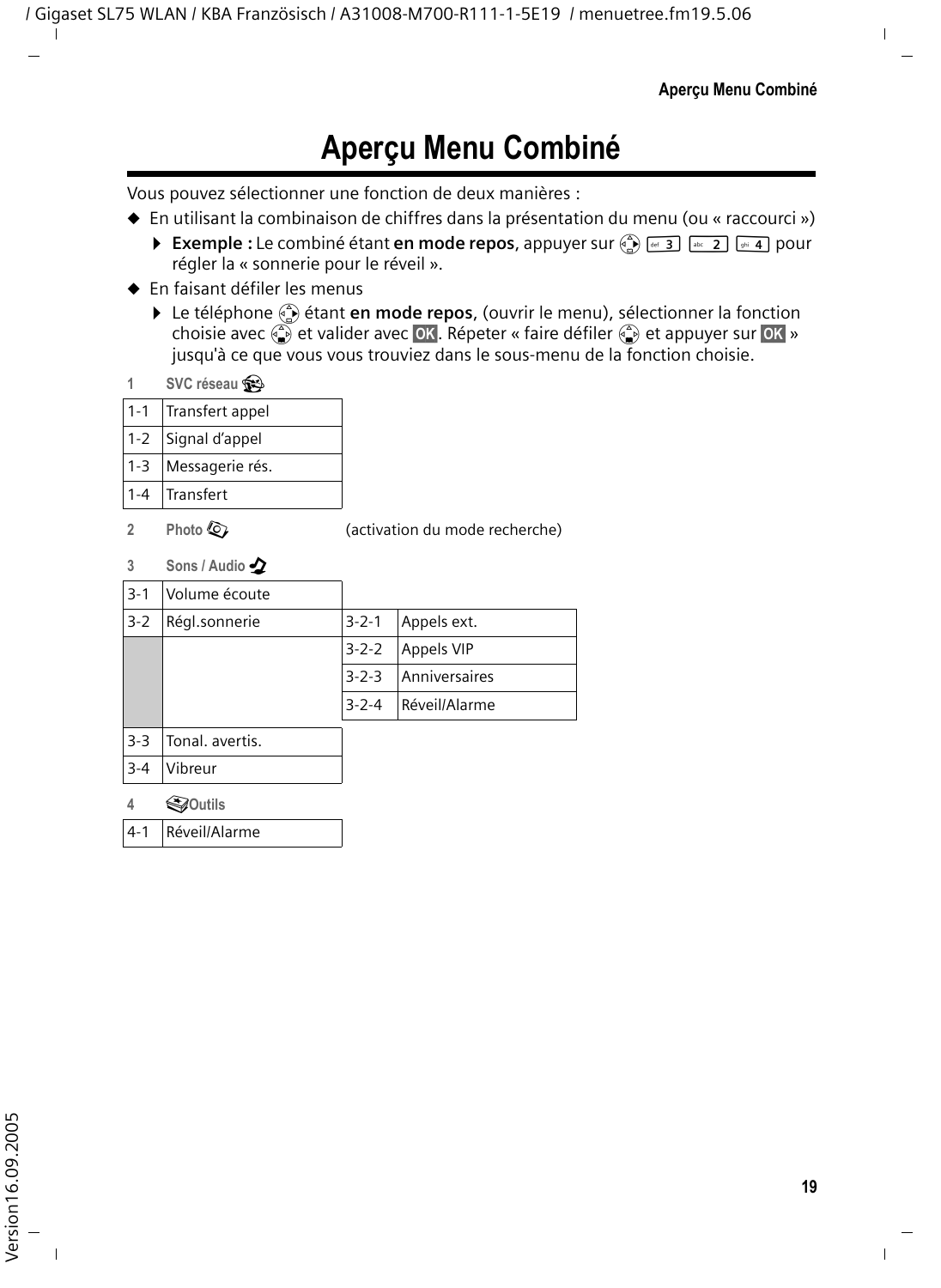#### **Aperçu Menu Combiné**

#### **5** î **Messages**

| $5 - 1$ | Messenger | $5 - 1 - 1$ | Amis                      |                 |                      |
|---------|-----------|-------------|---------------------------|-----------------|----------------------|
|         |           | $5 - 1 - 2$ | Etat utilisateur          | $5 - 1 - 2 - 1$ | <b>Modifier Etat</b> |
|         |           |             |                           | $5 - 1 - 2 - 2$ |                      |
|         |           | $5 - 1 - 3$ | Messages                  |                 |                      |
| $5-2$   | E-mail    | $5 - 2 - 1$ | Créer un e-mail           |                 |                      |
|         |           | $5 - 2 - 2$ | Recevoir un e-mail        |                 |                      |
|         |           | $5 - 2 - 3$ | Boîte récept.             |                 |                      |
|         |           | $5 - 2 - 4$ | <b>Brouillons</b>         |                 |                      |
|         |           | $5 - 2 - 5$ | Envoyés                   |                 |                      |
|         |           | $5 - 2 - 6$ | Non envoyés               |                 |                      |
|         |           | $5 - 2 - 7$ | Réglages                  | $5 - 2 - 7 - 1$ | Utilisateur          |
|         |           |             |                           | $5 - 2 - 7 - 2$ | Serveur              |
|         |           |             |                           | $5 - 2 - 7 - 3$ | Sécurité             |
|         |           | $5 - 2 - 8$ | <b>Effacer tous Mails</b> |                 |                      |
|         |           |             |                           |                 |                      |

**6** Répertoire  $\mathbb{Q}$  (Le répertoire principal s'ouvre)

**7 Assistant** å

#### **8 Explorateur**

| $8-1$    | Mes images       |
|----------|------------------|
|          | 8-2   Images     |
|          | 8-3 Animations   |
| 8-4 Sons |                  |
| $8 - 5$  | Capacité mémoire |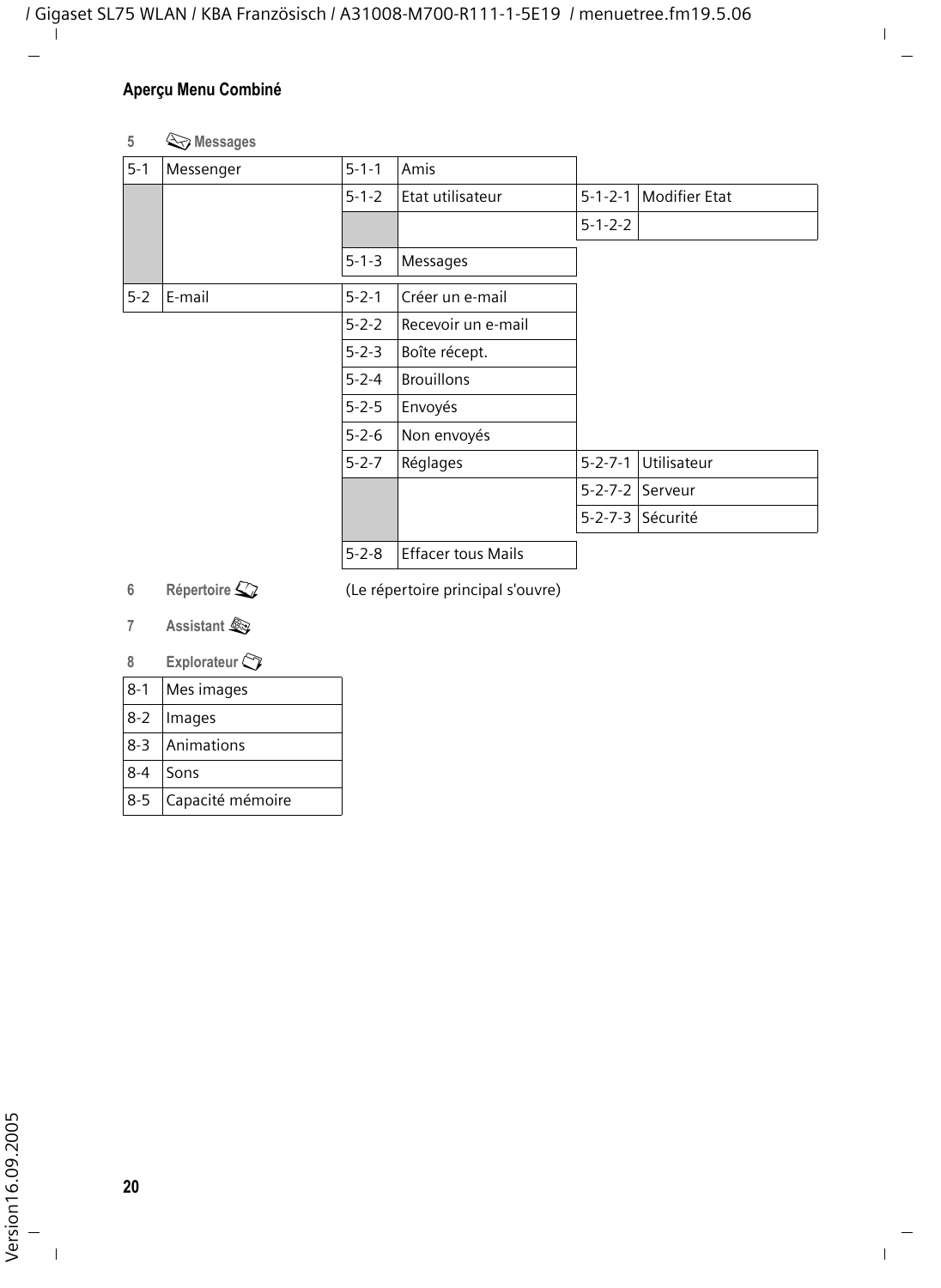**9 Réglages** Ð

| $9 - 1$ | Ecran             | $9 - 1 - 1$ | Ecran de veille |                 |                       |
|---------|-------------------|-------------|-----------------|-----------------|-----------------------|
|         |                   | $9 - 1 - 2$ | Conf. couleur   |                 | 9-1-2-1 Noir et blanc |
|         |                   |             |                 | $9 - 1 - 2 - 2$ | Bleu                  |
|         |                   |             |                 | 9-1-2-3 Brun    |                       |
|         |                   |             |                 | 9-1-2-4 Ocre    |                       |
|         |                   | $9 - 1 - 3$ | Contraste       |                 |                       |
|         |                   | $9 - 1 - 4$ | Luminosité      |                 |                       |
|         |                   | $9 - 1 - 5$ | Mode nuit       |                 |                       |
|         |                   | $9 - 1 - 6$ | Rétro-éclairage |                 |                       |
|         |                   | $9 - 1 - 7$ | Langue          |                 |                       |
| $9 - 2$ | Etat              |             |                 |                 |                       |
| $9 - 3$ | Date/Heure        |             |                 |                 |                       |
| $9 - 4$ | Décroché auto.    |             |                 |                 |                       |
| $9 - 5$ | Type de liste     | $9 - 5 - 1$ | Appels perdus   |                 |                       |
|         |                   | $9 - 5 - 2$ | Tous appels     |                 |                       |
| $9 - 6$ | Modif. PIN combi. |             |                 |                 |                       |
| $9 - 7$ | Config. réseau    | $9 - 7 - 1$ | Nom mobile      |                 |                       |
|         |                   | $9 - 7 - 2$ | Profils d'accès |                 |                       |

**Vous trouverez une présentation complète des fonctions du menu dans le manuel d'utilisation de votre combiné, disponible sur le CD du produit.**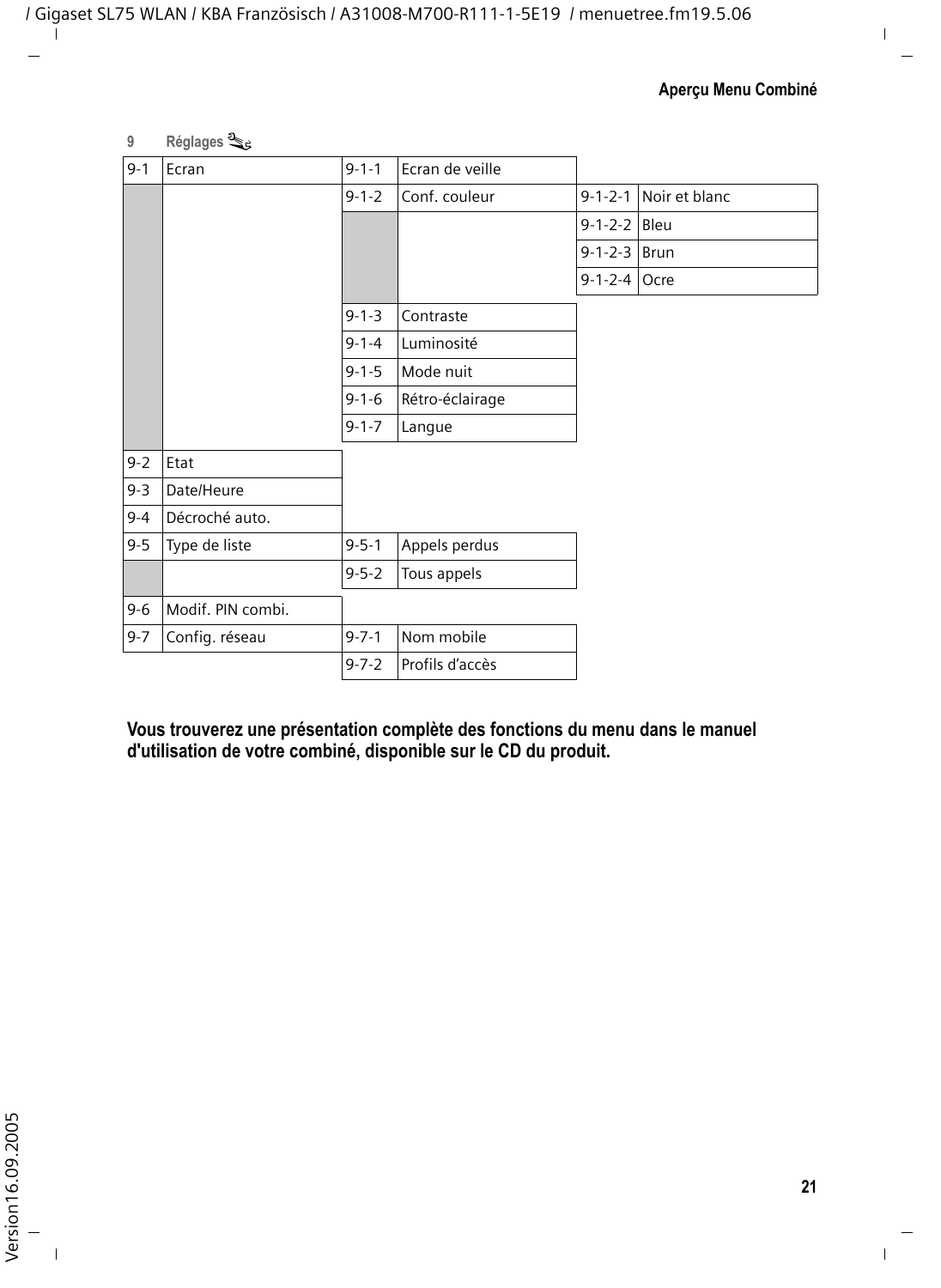## <span id="page-24-2"></span><span id="page-24-0"></span>**Configurateur Web**

Votre combiné comporte, avec le Configurateur Web, une interface qui vous permet de paramétrer votre combiné depuis votre PC.

#### **Prérequis :**

- $\bullet$  un navigateur Web installé sur le PC (p. ex. Internet Explorer version 6.0 ou supérieure),
- $\bullet$  une connexion entre le PC et le combiné (liaison radio par WLAN ou connexion USB).

Le Configurateur Web permet par exemple de réaliser les opérations suivantes :

- ◆ Créer et gérer des profils pour l'accès WLAN/SIP
- $\triangleleft$  Charger les mises à jour logicielles sur le combiné
- ◆ Sauvegarder la configuration du combiné dans un fichier du PC et la charger si besoin sur le combiné
- ◆ Réinitialiser la configuration du combiné
- ◆ Transférer entre le PC et le combiné des images, des photos et des mélodies

#### **Remarque :**

Lors du réglage du configurateur Web, le téléphone est verrouillé. Les appels entrants sont ignorés.

## <span id="page-24-3"></span><span id="page-24-1"></span>**Lancer le Configurateur Web**

**Prérequis :** votre combiné doit être inscrit sur le WLAN.

- ▶ Lancer le navigateur Web sur le PC.
- ¤ Entrer dans le champ d'adresse du navigateur Web l'adresse IP du combiné.
- ▶ Appuyer sur la touche Entrée.

Le Configurateur Web s'ouvre sur la page d'accueil.

#### **Remarque :**

Si le bloqueur de pop-up est activé sur le navigateur Web, vous devez autoriser les pop-ups pour cette page Web afin de permettre l'affichage des pages Web du Configurateur Web.

La connexion avec le combiné est établie dès que vous cliquez sur sur l'un des menus de la barre des menus.

#### **Remarque :**

L'adresse IP du combiné peut changer lorsque le service DHCP est activé sur le point d'accès/ routeur WLAN et sur le combiné. L'adresse IP actuelle est indiquée sur le combiné :

 $\begin{pmatrix} 0 \ 0 \end{pmatrix}$   $\begin{pmatrix} w_{\text{sys}} \ 9 \end{pmatrix}$  as: 2 ou  $\begin{pmatrix} 0 \ 0 \end{pmatrix} \rightarrow \begin{pmatrix} 3 \ -3 \end{pmatrix}$  Etat.

**Pour plus d'informations sur le Configurateur Web, reportez-vous au manuel d'utilisation complet sur le CD du produit et dans l'aide en ligne du Configurateur Web.**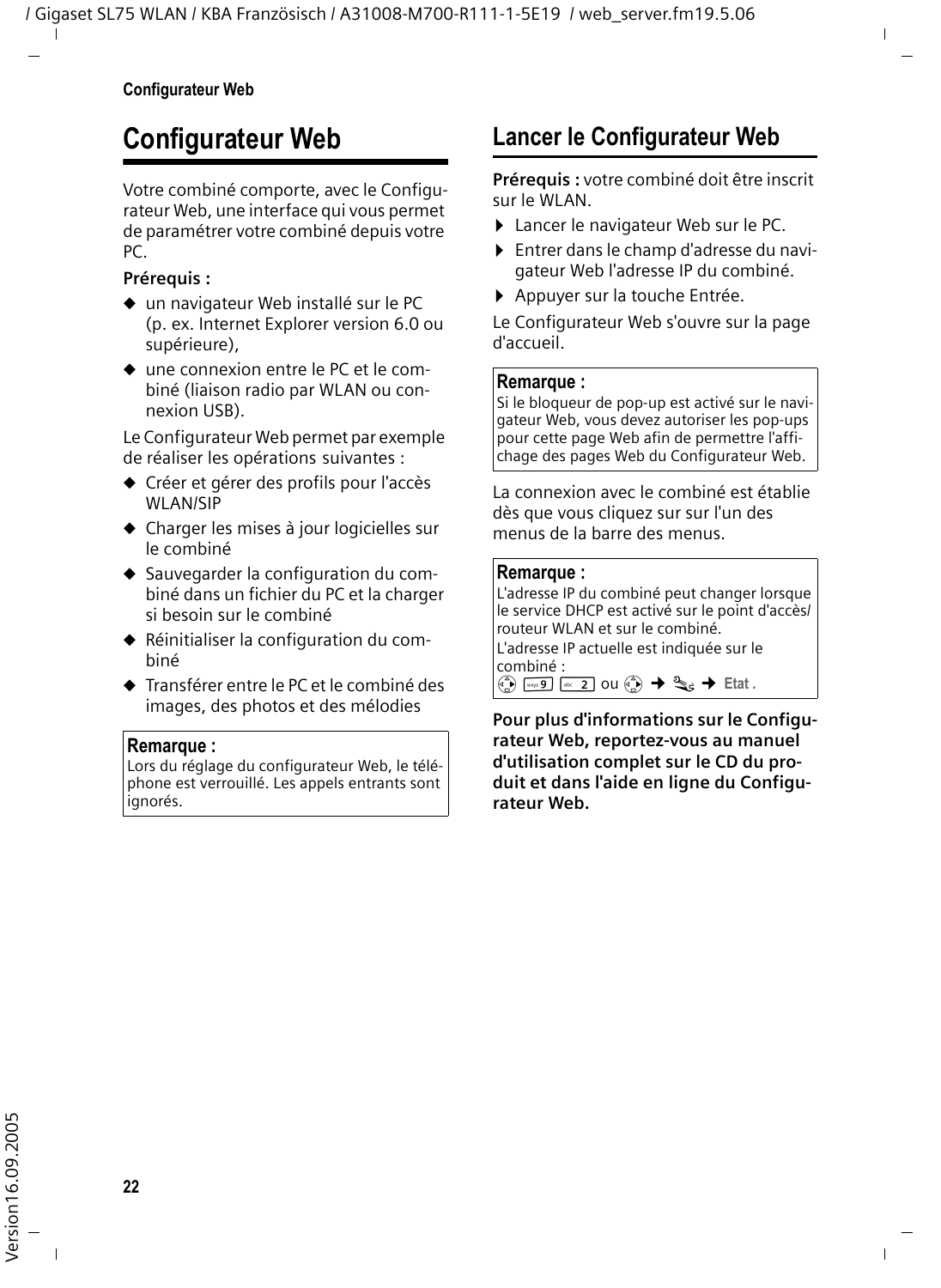## <span id="page-25-0"></span>**Logiciel PC « PhoneBook Manager »**

Vouz trouverez sur le CD du produit le PhoneBook Manager destiné à votre PC.

Le PhoneBook Manager offre les possibilités suivantes :

- ◆ Gérer un agenda central sur votre PC p. ex. sous Microsoft Outlook™ depuis Microsoft Outlook 2002 ou sous Outlook Express (agenda Windows) depuis Internet Explorer 6.01. Transférez les entrées de votre agenda par Glisser/ Déposer vers votre combiné.
- $\triangleleft$  Commander des applications PC (p. ex. le lecteur Windows Media Player) à l'aide du clavier de votre combiné.

#### **Remarque :**

Vous pouvez également télécharger des mises à jour logicielles sur Internet: [www.siemens.com/gigasetcustomercare.](www.siemens.com/gigasetcustomercare)

#### **Configuration système requise**

#### **Logiciel**

Système d'exploitation Windows 2000 (Servicepack 4) ou Windows XP (Servicepack 2).

#### **Matériel**

- ◆ Processeur Pentium III 500 MHz compatible IBM AT
- ◆ 128 Mo de mémoire vive
- $\triangleq$  20 Mo d'espace disque disponible
- ◆ Un lecteur de CD ou de DVD
- $\triangle$  Résolution minimale 800 x 600 pixels

#### **Privilèges utilisateurs**

L'installation nécessite de disposer des privilèges de l'administrateur.

#### **A noter :**

- $\bullet$  Si le logiciel Gigaset M34 est installé sur votre PC, désinstallez-le auparavant.
- $\bullet$  Si le PhoneBook Manager ou un produit antérieur est déjà installé, ce programme sera remplacé lors d'une réinstallation. Pour éviter des erreurs, vous pouvez le supprimer avant l'installation.
- $\bullet$  Si votre PC comporte déjà une version récente du PhoneBook Manager, désinstallez-la auparavant afin d'éviter que la première installation ne soit interrompue.

## <span id="page-25-2"></span><span id="page-25-1"></span>**Installation du logiciel**

- ¤ **Avant** de procéder à l'installation, quitter tous les programmes ouverts sur votre PC (sans oublier les programmes, visibles uniquement sous forme d'icône dans la Barre des tâches, p. ex. un antivirus.
- ▶ Introduire le CD du produit. L'Assistant de configuration démarre.

#### Si l'Assistant ne se lance pas automatiquement :

- ▶ Ouvrir le gestionnaire de fichiers du système d'exploitation et sélectionner le lecteur de CD.
- ¥ Double-cliquer sur s**tart\_setup.exe**.
- ▶ Sélectionner la langue et cliquez sur le bouton **OK**.

#### **Remarques :**

- Vous pouvez revenir à l'étape précédente en cliquant sur **Précédent**.
- Pour interrompre l'installation :
	- ▶ Cliquer sur le bouton Annuler et confirmez en cliquant sur **Oui**.
- ¤ Cliquez sur le bouton **Suite** pour commencer l'installation.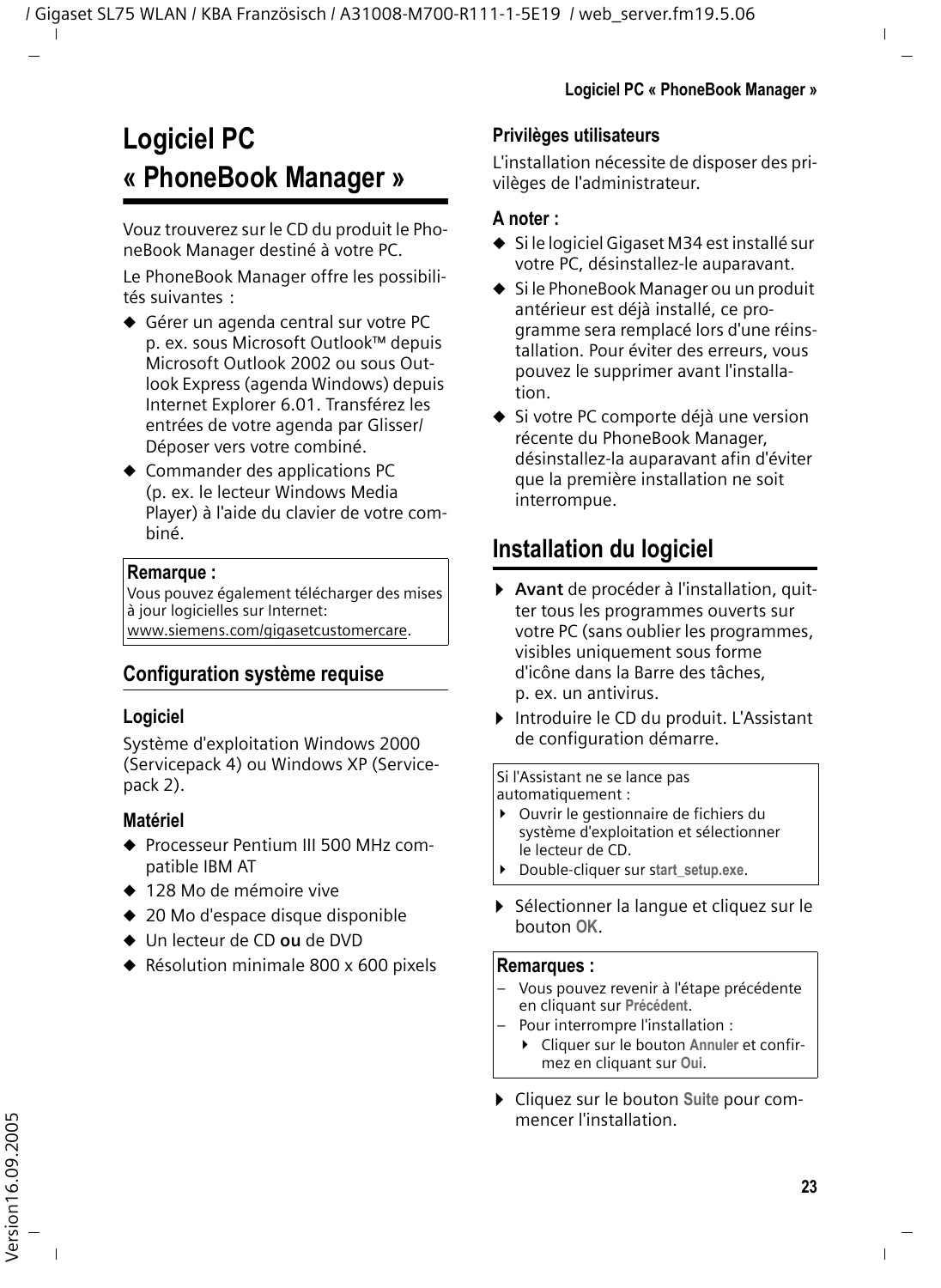#### **Logiciel PC « PhoneBook Manager »**

- ▶ Si vous n'avez pas encore installé le PhoneBook Manager (par exemple celui d'un autre appareil Gigaset) : Sélectionner le répertoire d'installation du logiciel.
- ¤ Cliquer sur le bouton **Suite**.
- ¤ Cliquer sur le bouton **Installer**. Le logiciel s'installe sur le PC.
- ¤ Désélectionner les documents que vous ne voulez pas voir.
- ¤ Cliquer sur le bouton **Fin** pour terminer l'installation.

Vous êtes invité à redémarrer votre système.

¤ Cliquez sur **Oui** pour redémarrer le PC.

Pour plus d'informations sur l'utilisation du PhoneBook Manager, reportez-vous à l'aide et au mode d'emploi sur le CD du produit.

## <span id="page-26-0"></span>**Démarrer PhoneBook Manager**

Sélectionner dans la barre des tâches Windows :

**Démarrer → Programmes → Siemens PC-SW** ¢**PhoneBook Manager** 

## <span id="page-26-1"></span>**Quitter PhoneBook Manager**

▶ Dans la barre de menus, sélectionner **Fichier** ¢ **Quitter**.

Arrêt du PhoneBook Manager. Toutes les entrées sont enregistrées. Il n'est pas possible de précéder à une sauvegarde manuelle.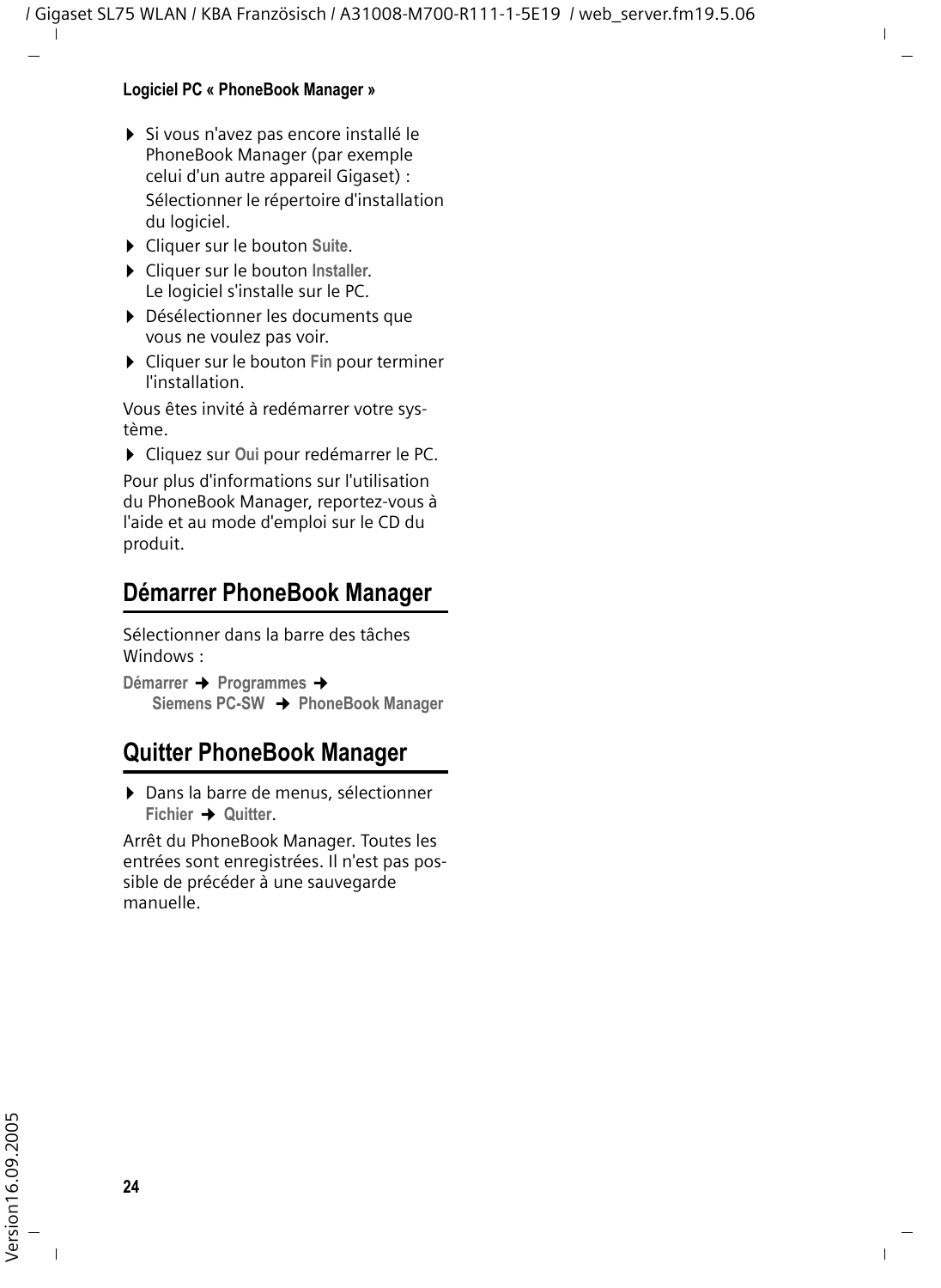## <span id="page-27-1"></span><span id="page-27-0"></span>**Entretien**

▶ Essuver le combiné avec un chiffon **légèrement humecté** (pas de solvant) ou un chiffon antistatique.

**Ne jamais utiliser** de chiffon sec. Il existe un risque de charge statique.

#### **Contact avec les liquides !**

Si le combiné a été mis en contact avec des liquides :

- **1. L'éteindre immédiatement et retirer la batterie.**
- 2. Laisser le liquide s'écouler.
- 3. Sécher toutes les parties avec un linge absorbant et placer le téléphone, clavier vers le bas, compartiment batteries ouvert, dans un endroit chaud et sec pendant **au moins 72 heures** (**ne pas placer le combiné** dans un microondes, un four, etc.).
- 4. **Attendre que le combiné ait séché pour le rallumer.**

Une fois complètement sec, il est possible que le combiné puisse fonctionner à nouveau. Cependant, si ce n'est le cas, le bénéfice de la garantie ne pourra être accordé.

## <span id="page-27-2"></span>**Service clients (Customer Care)**

Nous vous offrons une aide rapide et personnalisée !

Notre assistance technique en ligne sur Internet :

#### <www.siemens.com/gigasetcustomercare>

Accessible en permanence et de n'importe où. Vous disposez d'une assistance 24 heures sur 24 sur tous nos produits. Vous trouverez à cette adresse un système de détection d'erreurs, une compilation des questions les plus fréquemment posées et des réponses, ainsi que les

manuels d'utilisation des produits à télécharger.

Pour bénéficier de conseils personnalisés sur nos offres, contactez notre

#### **Assistance Premium pour la France : 08 99 70 01 85**

(1,35 EuroTTC/Appel puis 0,34 EuroTTC/Minute)

Des collaborateurs Siemens compétents se tiennent à votre disposition pour vous fournir des informations sur nos produits et vous expliquer leur installation. Pour vos besoins de réparation ou vos questions liées aux droits de garantie, vous obtiendrez une assistance rapide et fiable auprès de nos centres de service, aux numéros suivants :

#### **Centre de Service France : 01 56 38 42 00**

#### **Centre de Service Belgique : 078 15 22 21**

**Centre de Servic www.siemens.com/contact**

Munissez-vous de votre preuve d'achat.

Dans les pays où notre produit n'est pas distribué par des revendeurs autorisés, nous ne proposons pas d'échange ou de services de réparation.

#### **Homologation**

Cet appareil se destine à un usage mondial. En dehors de l'Union européenne (à l'exception de la Suisse), son emploi est subordonné à un agrément national.

Les spécificités nationales sont prises en compte.

Par la présente, Siemens Home and Office Communication Devices GmbH & Co. KG déclare que cet appareil est conforme aux exigences fondamentales et autres dispositions applicables de la directive 1999/5/ CE.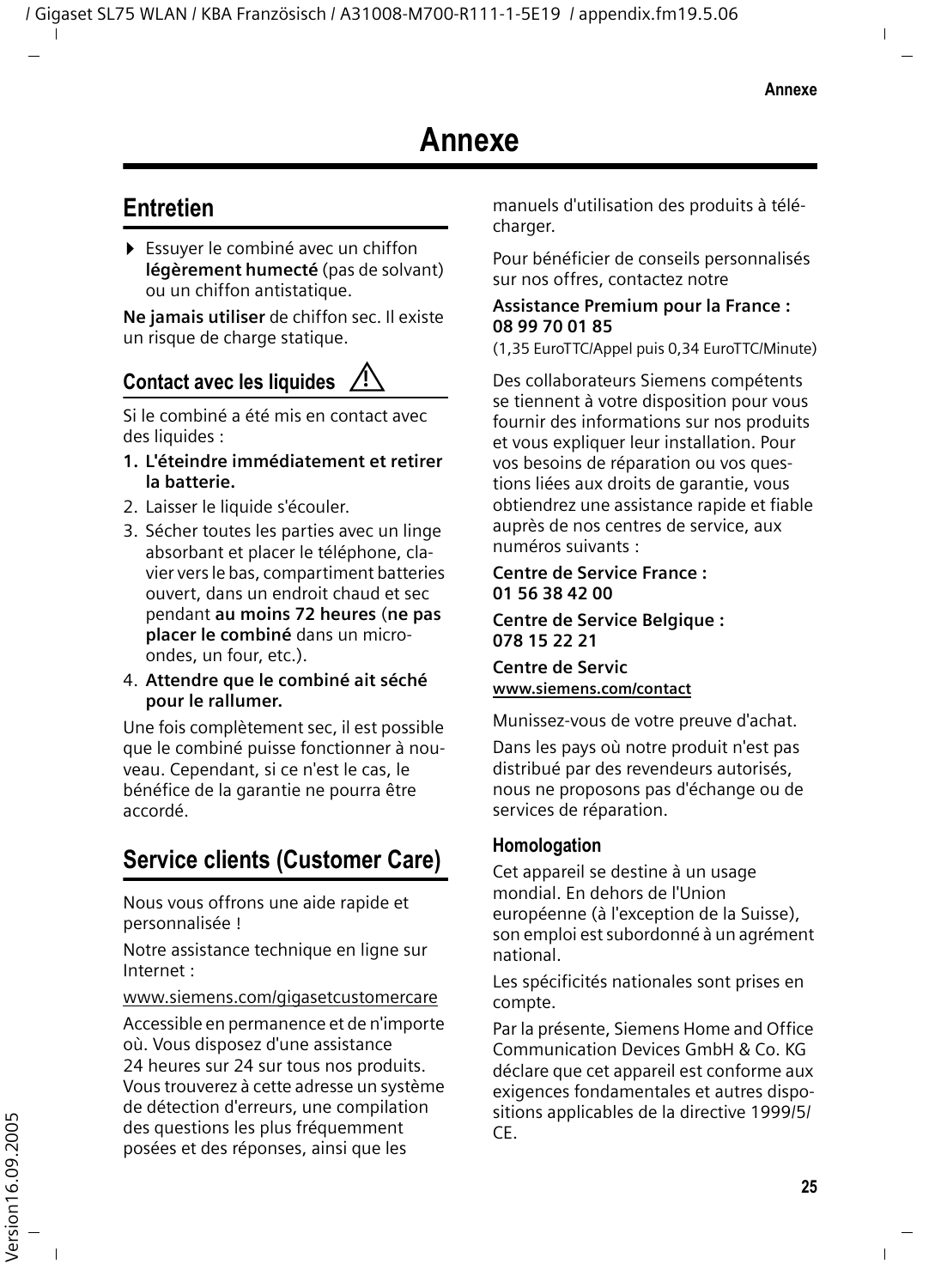Vous trouverez une copie de la déclaration de conformité à la directive 1999/5/CE sur Internet à l'adresse :

<http://www.siemens.com/gigasetdocs>.

## **CE06820**

## <span id="page-28-0"></span>**Certificat de garantie pour la France**

La présente garantie bénéficie, dans les conditions ci-après, à l'utilisateur final ayant procédé à l'acquisition de ce Produit Siemens (ci-après le Client).

Pour la France, la présente garantie ne limite en rien, ni ne supprime, les droits du Client issus des articles suivants du Code Civil Français et du Code de la Consommation Français:

#### **Article L.211-4 du Code de la Consommation :**

« Le vendeur est tenu de livrer un bien conforme au contrat et répond des défauts de conformité existant lors de la délivrance.

Il répond également des défauts de conformité résultant de l'emballage, des instructions de montage ou de l'installation lorsque celle-ci a été mise à sa charge par le contrat ou a été réalisée sous sa responsabilité. »

#### **Article L.211-5 du Code la Consommation :**

« Pour être conforme au contrat, le bien doit :

1º Être propre à l'usage habituellement attendu d'un bien semblable et, le cas échéant :

- correspondre à la description donnée par le vendeur et posséder les qualités que celui-ci a présentées à

l'acheteur sous forme d'échantillon ou de modèle ;

- présenter les qualités qu'un acheteur peut légitimement attendre eu égard aux déclarations publiques faites par le vendeur, par le producteur ou par son représentant, notamment dans la publicité ou l'étiquetage ;

2º Ou présenter les caractéristiques définies d'un commun accord par les parties ou être propre à tout usage spécial recherché par l'acheteur, porté à la connaissance du vendeur et que ce dernier a accepté. »

#### **Article L.211-12 du Code de la Consommation :**

« L'action résultant du défaut de conformité se prescrit par deux ans à compter de la délivrance du bien. »

#### **Article 1641 du Code Civil :**

« Le vendeur est tenu de la garantie à raison des défauts cachés de la chose vendue qui la rendent impropre à l'usage auquel on la destine, ou qui diminuent tellement cet usage, que l'acheteur ne l'aurait pas acquise, ou n'en aurait donné qu'un moindre prix, s'il les avait connus. »

#### **Article 1648 du Code Civil, alinéa premier :**

« L'action résultant des vices rédhibitoires doit être intentée par l'acquéreur dans un délai de deux ans à compter de la découverte du vice. »

– Si ce Produit Siemens et ses composants présentent des vices de fabrication et/ou de matière dans les 24 mois suivant son achat neuf, Siemens procédera à sa réparation ou le remplacera gratuitement et de sa propre initiative par un modèle identique ou par modèle équivalent correspondant à l'état actuel de la technique. La présente garantie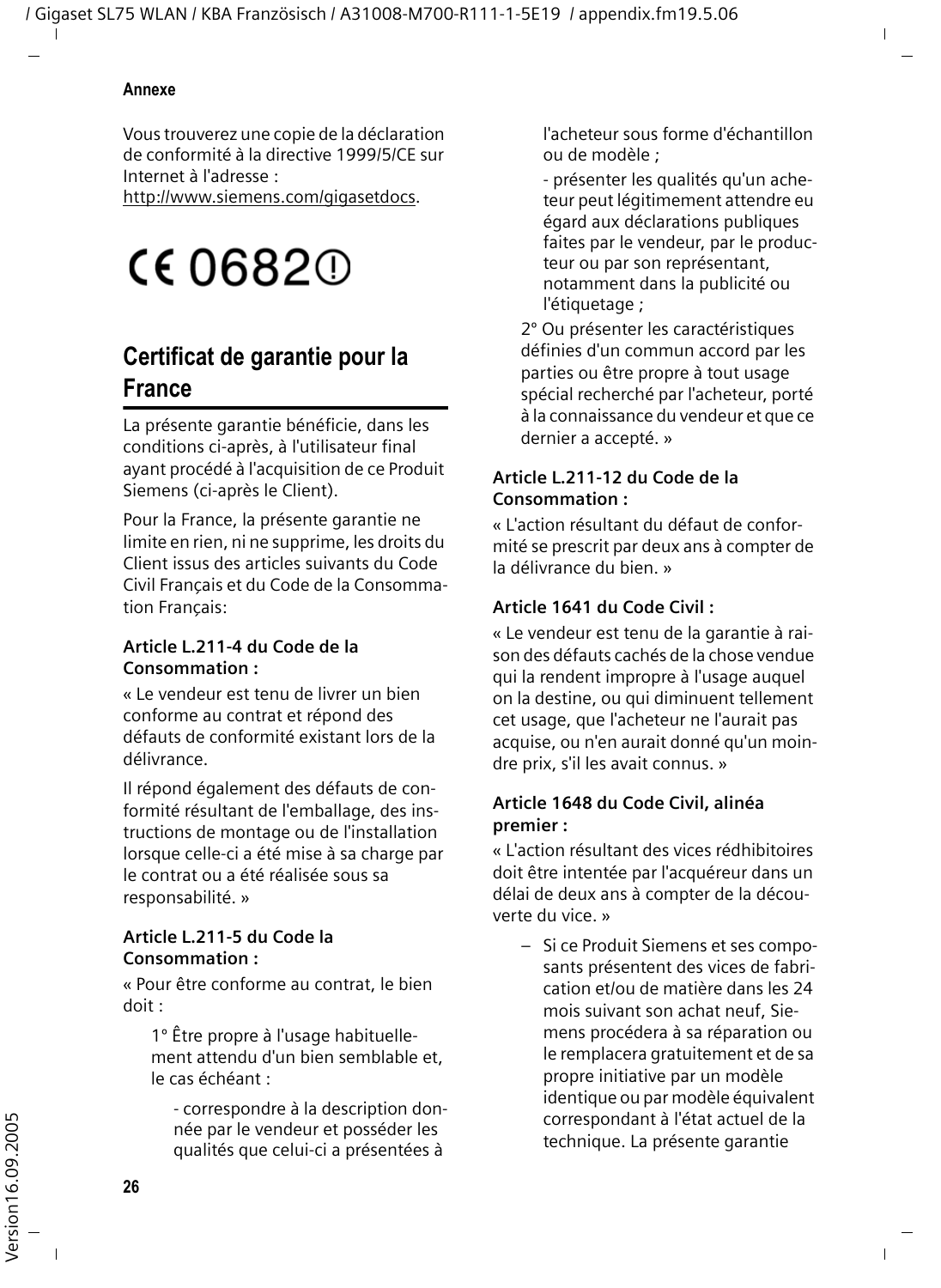n'est valable que pendant une période de 6 mois à compter de sa date d'achat neuf pour les pièces et éléments de ce Produit Siemens qui sont soumis à l'usure (par ex. batteries, claviers et boîtiers).

- La présente garantie n'est pas valable en cas de non-respect des informations contenues dans le mode d'emploi, ou en cas de dommage manifestement provoqué par une manipulation ou une utilisation inadéquate.
- La présente garantie ne s'applique pas aux éléments et données fournis par le vendeur du Produit Siemens, ou installés par le Client luimême (par ex. l'installation, la configuration, le téléchargement de logiciels, l'enregistrement de données). Sont également exclus de la présente garantie le manuel d'utilisation ainsi que tout logiciel fourni séparément sur un autre support de données, ainsi que les Produits Siemens dotés d'éléments ou d'accessoires non homologués par Siemens, les Produits dont les dommages sont causés volontairement ou par négligence (bris, casses, humidité, température inadéquate, oxydation, infiltration de liquide, surtension électrique, incendie, ou tout autre cas de force majeure), les Produits Siemens présentant des traces d'ouverture (ou de réparation et/ou modifications effectuées par un tiers non agréé par Siemens), et les Produits envoyés en port dû à Siemens ou à son centre agréé.
- La facture ou le ticket de caisse comportant la date d'achat par le Client sert de preuve de garantie. Une copie de ce document justifiant de la date de départ de la garantie est à fournir pour toute

mise en œuvre de la présente garantie. Un justificatif d'achat doit au moins comporter le nom et le logo de l'enseigne, la date d'achat, le modèle concerné et le prix. Le Client doit faire valoir ses droits à garantie dans les deux mois de la découverte du vice du Produit, sauf disposition impérative contraire.

- Le présent Produit Siemens ou ses composants échangés et renvoyés à Siemens ou son prestataire deviennent propriété de Siemens.
- La présente garantie s'applique uniquement aux Produits Siemens neufs achetés au sein de l'Union Européenne. Elle est délivrée par Siemens Home and Office Communication Devices SAS, 9, rue du Docteur Finot, Bât Renouillères 93200 SAINT DENIS pour les Produits achetés en France.
- La présente garantie représente l'unique recours du Client à l'encontre de Siemens pour la réparation des vices affectant le Produit Siemens. Siemens exclut donc toute autre responsabilité au titre des dommages matériels et immatériels directs ou indirects, et notamment la réparation de tout préjudice financier découlant d'une perte de bénéfice ou d'exploitation, ainsi que des pertes de données. En aucun cas Siemens n'est responsable des dommages survenus aux biens du Client sur lesquels est connecté, relié ou intégré le Produit Siemens, sauf disposition impérative contraire.

De même, la responsabilité de Siemens ne peut être mise en cause pour les dommages survenus aux logiciels intégrés dans le Produit Siemens par le Client ou tout tiers à l'exception de Siemens.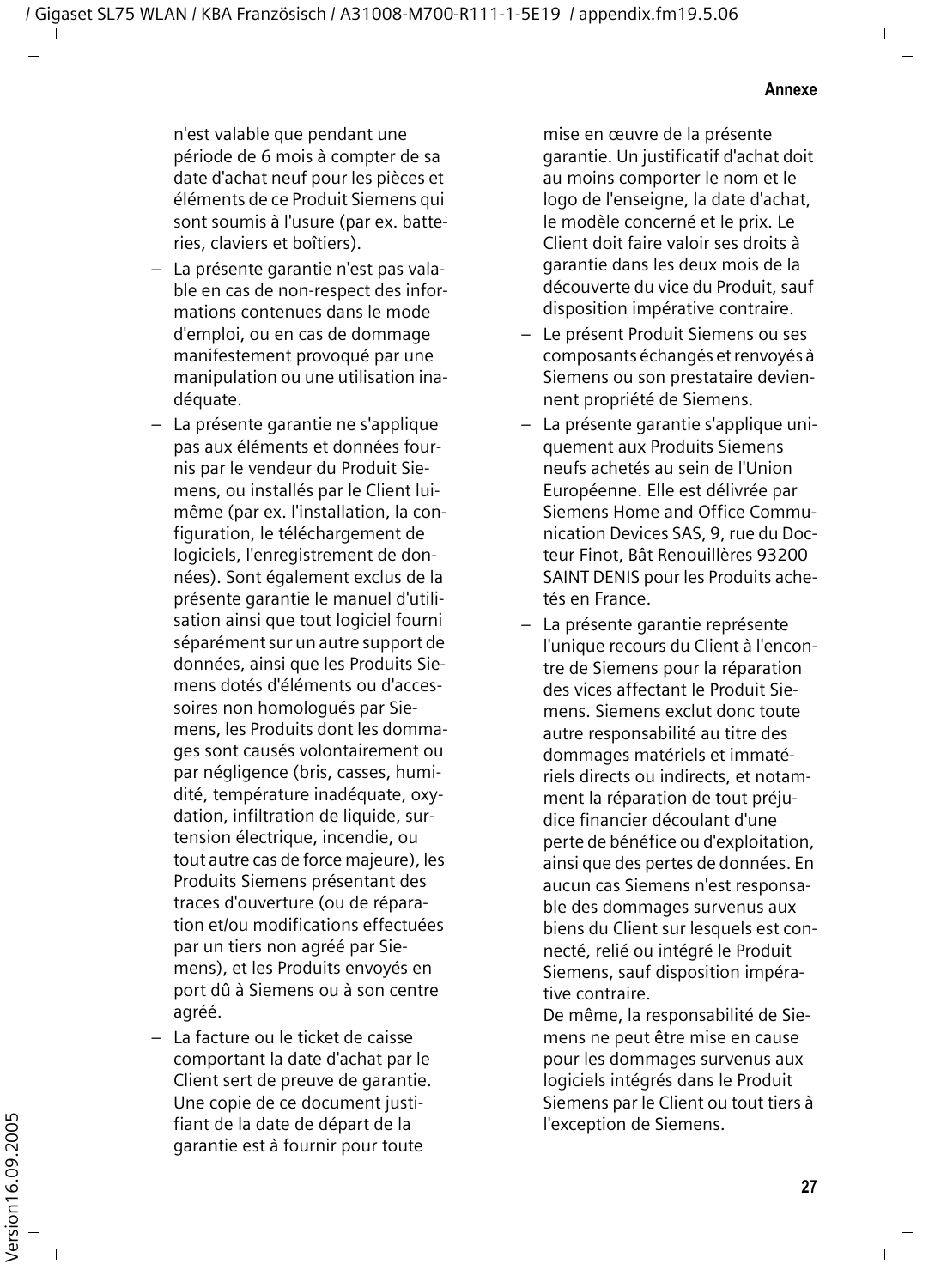#### **Annexe**

- La mise en jeu de la présente garantie, et l'échange ou la réparation concernant le Produit Siemens ne font pas naître une nouvelle période de garantie, qui demeure en tout état de cause la durée initiale, sauf disposition impérative contraire.
- Siemens se réserve le droit de facturer au client les frais découlant du remplacement ou de la réparation du Produit Siemens lorsque le défaut du Produit Siemens n'est pas couvert par la garantie. De même Siemens pourra facturer au Client les frais découlant de ses interventions sur un Produit Siemens remis par le Client et en bon état de fonctionnement.

Pour faire usage de la présente garantie, veuillez contacter en priorité votre revendeur, ou bien le service téléphonique de Siemens dont vous trouverez le numéro dans le manuel d'utilisation ci-joint.

## <span id="page-30-0"></span>**Certificat de garantie pour la Suisse**

La présente garantie bénéficie, dans les conditions ci-après, à l'utilisateur (Client), sans préjudice de ses droits de réclamation envers le vendeur :

 $\bullet$  Si un produit neuf et ses composants présentent des vices de fabrication et/ ou de matière dans les 24 mois suivant l'achat, Siemens, à sa seule discrétion, procédera à sa réparation ou le remplacera gratuitement par un modèle équivalent correspondant à l'état actuel de la technique. La présente garantie est valable pendant une période de six mois à compter de la date d'achat pour les pièces soumises à l'usure (par ex. batteries, claviers, boîtiers, petites pièces de boîtiers, housses - si compris dans la fourniture).

- $\triangle$  La présente garantie n'est pas valable en cas de non-respect des informations contenues dans le mode d'emploi, et/ ou en cas de dommage provoqué par une manipulation ou une utilisation non conforme.
- $\triangle$  La présente garantie ne s'étend pas aux prestations du distributeur ou du Client lui-même (p. ex. l'installation, la configuration, le téléchargement de logiciels). Sont également exclus de la présente garantie les manuels d'utilisation et, le cas échéant, tout logiciel fourni séparément sur un autre support de données.
- $\blacklozenge$  Le ticket de caisse comportant la date d'achat sert de preuve de garantie. Le Client doit faire valoir ses droits à garantie dans les deux mois qui suivent la découverte du défaut.
- $\blacklozenge$  Les appareils remplacés et leurs composants échangés et renvoyés à Siemens deviennent la propriété de Siemens.
- $\triangle$  La présente garantie s'applique aux appareils neufs achetés en Suisse. Elle est délivrée par la société Siemens Home and Office Communication Devices GmbH & Co. KG, Schlavenhorst 66, D-46395 Bocholt, Germany.
- ◆ Des recours autres ou plus étendus que ceux cités dans la présente garantie du fabricant sont exclus. Siemens décline toute responsabilité en cas d'arrêt d'exploitation, de perte de bénéfices et de perte de données, de logiciels supplémentaires utilisés par le Client ou d'autres informations. L'assurance les concernant est à la charge du Client. Si des dispositions légales imposent la responsabilité, notamment conformément à la loi sur la responsabilité du fait du produit,en cas de préméditation ou de négligence grave, suite à une atteinte portée à la vie, à l'intégrité phy-